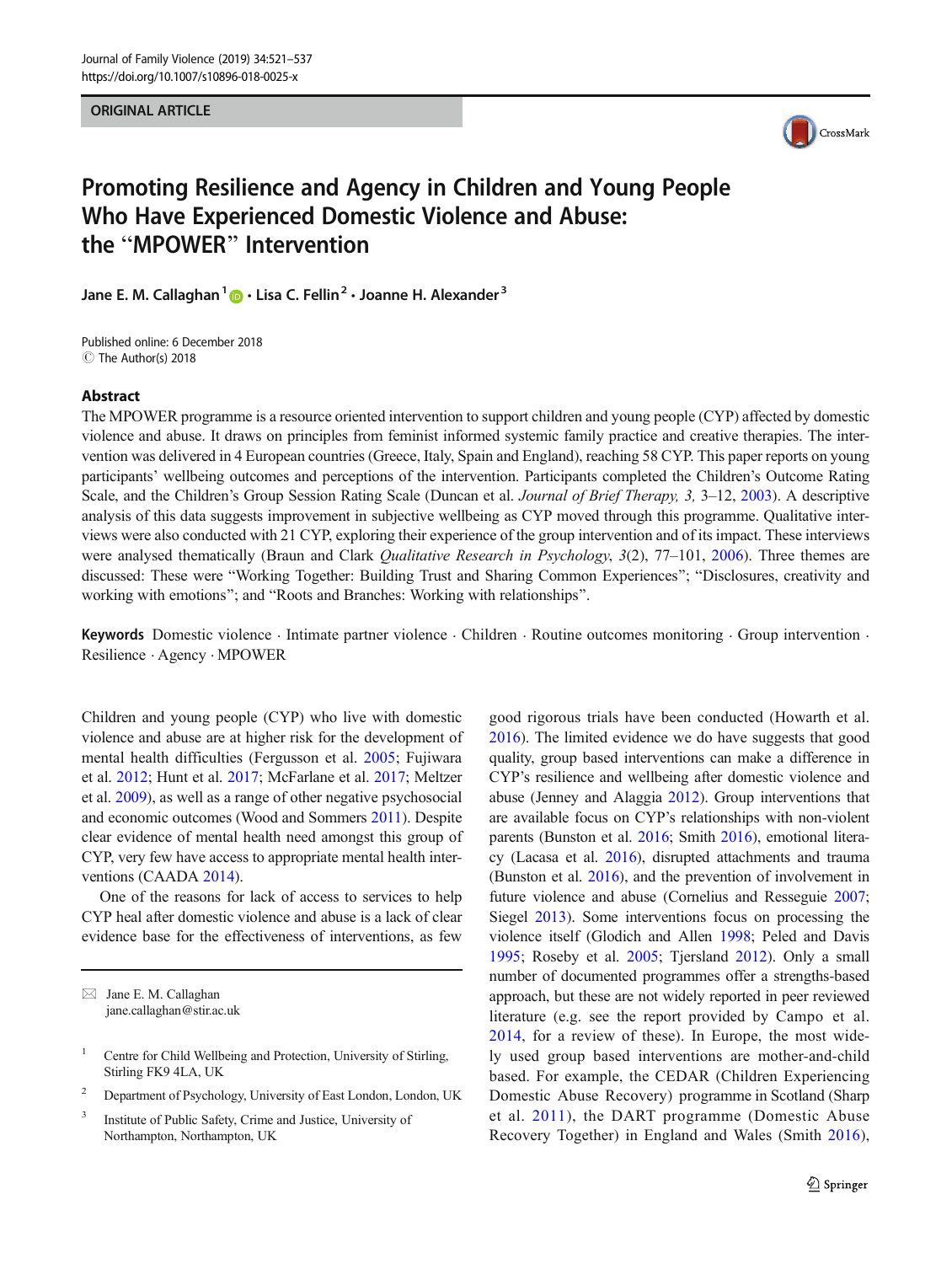and "Talking to My Mum" (Humphreys [2006](#page-15-0)) are psychoeducational group based programmes that focus on rebuilding the mother-child relationship (typically undermined by domestic abuse), helping mothers and children understand the impact of domestic abuse, support children in appropriate emotional expression, safety planning, and building self-esteem. These important groups provide much needed support for mother-child relationships, and take a strengths based approach.

This article adds to the literature on group based interventions, through an evaluation of a strengths based and systemically informed group programme, for CYP – the MPOWER programme. The MPOWER intervention differs somewhat from previous programmes in that it takes a broader relational focus, exploring the implications of domestic abuse for children's wider social network. Our approach also frames 'strengths' or resilience systemically, exploring how relationships function to strengthen or challenge CYP's sense of wellbeing, Our work frames resilience as a multifaceted process that CYP navigate in an active and engaged way, in a social and relational context (Zahradnik et al. [2009](#page-16-0); Ungar [2011](#page-16-0)). Following Walsh's [\(2015,](#page-16-0) [2003](#page-16-0)) systemic model, we suggest that resilience is rooted in family and relational functioning, linked to family belief systems, ways of organising familial and other relational patterns, and patterns of communication and problem solving within the CYP's relational network. Resilience is located in CYPs experiences and stories, rather than being understood as an individual characteristic, as it is in a more traditional psychological formulation of resilience (e.g. Masten et al. [2009](#page-15-0); Peterson and Yates [2013\)](#page-15-0). We suggest CYP's resilience is constituted through their capacity for agency and their ability to construct a resilient sense of self in relation to the violent, coercive and controlling dynamics of their family life. This article explores how CYP experienced the MPOWER intervention, and whether CYP reported perceived benefit in the intervention's focus on the strengths they developed to cope with domestic violence and abuse (Callaghan et al. [2016a](#page-14-0), [b,](#page-14-0) [2017a](#page-14-0), [b\)](#page-15-0), and that built on their capacity for resistance and agency.

# The MPOWER Intervention

The MPOWER intervention was developed as part of the second phase of an action research project, Understanding Agency and Resistance Strategies. In the first phase we interviewed 107 CYP across four countries (Greece, Italy, Spain and England, UK) about their experiences of domestic abuse and how they coped with it. In these interviews CYP told us that they maintained a sense of agency, and a capacity for resistance in a range of ways: by maintaining caring relationships (Callaghan et al. [2016b](#page-14-0)); by using space and their material environment to keep themselves and others safe (Callaghan et al.  $2016a$ ); through the ways they found to manage complex emotion (Callaghan et al. [2017a\)](#page-14-0); by maintaining a sense of their own creativity and playfulness (Fellin et al. [2018b\)](#page-15-0); and by the decisions that they made about how and who to tell about their experiences (Callaghan et al. [2017b\)](#page-15-0). Based on this learning about how children coped, we built a group based therapeutic intervention, the "MPOWER" programme, focused on developing and building on CYP's strengths. It was piloted in England and then implemented with 58 CYP across Italy, Greece, Spain and England. In 2014–2015, this programme was delivered to 58 CYP, in the four participating countries. Building on our research findings in the first phase of the project, the main objective of our intervention was to empower CYP to: build a sense of safety; develop trust in themselves and others; explore, share and develop coping strategies; build positive self-identity and envisage a positive potential future; challenge myths and selffulfilling prophecies about domestic violence; foster caring relationships and social support; and deal with endings and loss.

The MPOWER intervention focused on building the strengths and skills CYP develop when they experience domestic violence and abuse. In this sense, the intervention is based on a presumption of competence, not deficit. Our work with CYP facilitated an understanding of the creative adaptations that they made to enable them to live with the violence and coercive control that they experienced at home. We worked with them in groups to understand how these adaptations developed in context, how these strengths and resistances worked for them, as well as understanding how they might adapt or transform these to support their relationships in non-violent contexts and to manage conflict and challenging emotions better. Although CYP did talk about the violence in their lives, the focus of the intervention was not on the violence itself, but on the effects they experienced in everyday life. This included its relational implications, and its influence CYP's caring / emotional labour, and their coping strategies.

The intervention integrated a narrative systemic approach, that was sensitive to interpersonal relationships and to the social and physical worlds CYP live (White [2004](#page-16-0); White and Morgan [2006](#page-16-0)). It incorporated creative therapeutic methods to support CYP in articulating experiences that might be difficult to voice, like emotions, embodied experience and the relational-material context of home (Perry [2014](#page-15-0)). The intervention was built around 5 key principles. Principle 1: Making sense of violence and coping focused on identifying and amplifying existing coping and resiliencies, to better understand the meaning of CYP's responses to violence. Principle 2: Violence happens in a physical and relational world involved opening up a space in which CYP could understand the relationally and materially located nature of violence and coercive control, seeing violence and responses to violence in a relational, contextual and embodied way.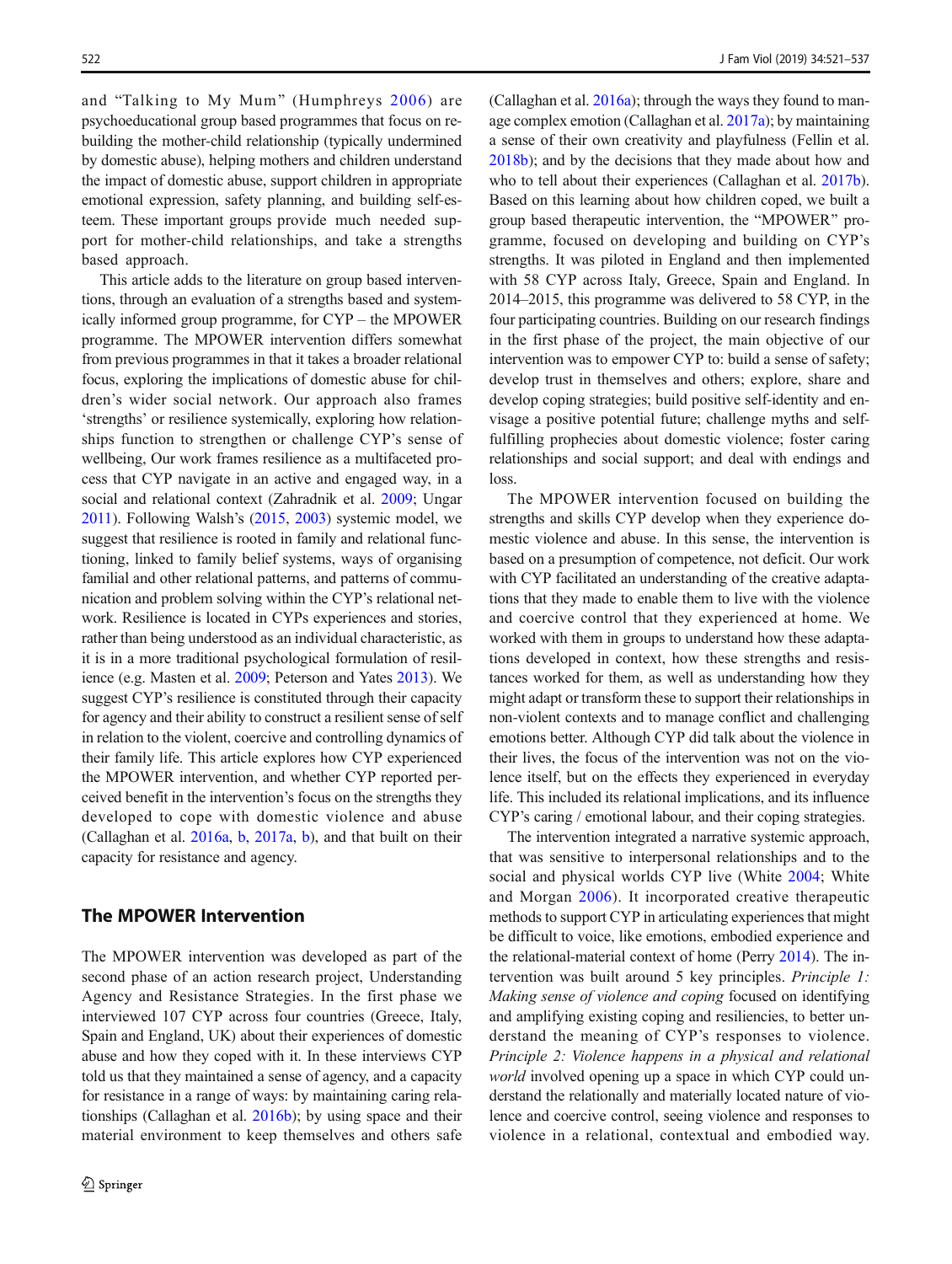Principle 3: Coping, resistance and resilience as creative experiences emphasized CYP's capacity for creative adaptations to adverse experiences, and worked directly with that creativity through techniques like dance, music, drawing, storytelling and drama, that enabled CYP to explore emotions and relationships as embodied experiences. Principle 4: A resource focused approach meant that facilitators explicitly avoided deficit labelling and pathologizing of CYP's experiences, emphasizing their resources, skills and capacities, not their 'symptoms' or mental health 'diagnoses'. This focus resisted the positioning of CYP as passive victims of domestic violence and abuse, instead supporting the recognition of the multiple ways that they adapted to and coped with violence and coercion, and enabled them to consider the potential a sense of self that was not wounded, damaged, or doomed to repeat cycles of violence. Principle 5: An emotion focused and relational approach meant that facilitators focused on how CYP had experienced emotion in the past, and how emotions were lived in a relational and embodied context. Facilitators worked together with participants to understand their emotional responses to violence and family relationships, what they did with those emotions, and how well their strategies worked. They would experiment with these emotional coping responses, and work together to refine, adapt and transform them.

The programme was arranged around six sessional themes, each with multiple activities that CYP could do (See Fig. 1). The first two sessions focused on trust-building, and the final two sessions on consolidating the group experience, thinking about the future, and closing the experience of the group together. The CYP moved fluidly through the other sessional themes, and throughout the programme there was a focus on creativity, emotion, coping / resources, relationality and embodiment / movement.

The intervention was in a group format, to reduce CYP's sense of isolation and their experience of being 'different' (Stanley et al. [2012\)](#page-15-0). Although the programme offered some guidance on session content and on suggested structured activities, the intervention was CYP centred, with CYP making decisions at the beginning of each session about what they would focus on that day. The wide range of creative and systemically informed activities supported CYP to build a sense of safety and trust in self and in others. This was a central concern for CYP whose trust had been impacted by dishonest, manipulative and controlling family dynamics. Activities also enabled CYP to share their coping strategies, consider what



Fig. 1 The session themes of the MPOWER programme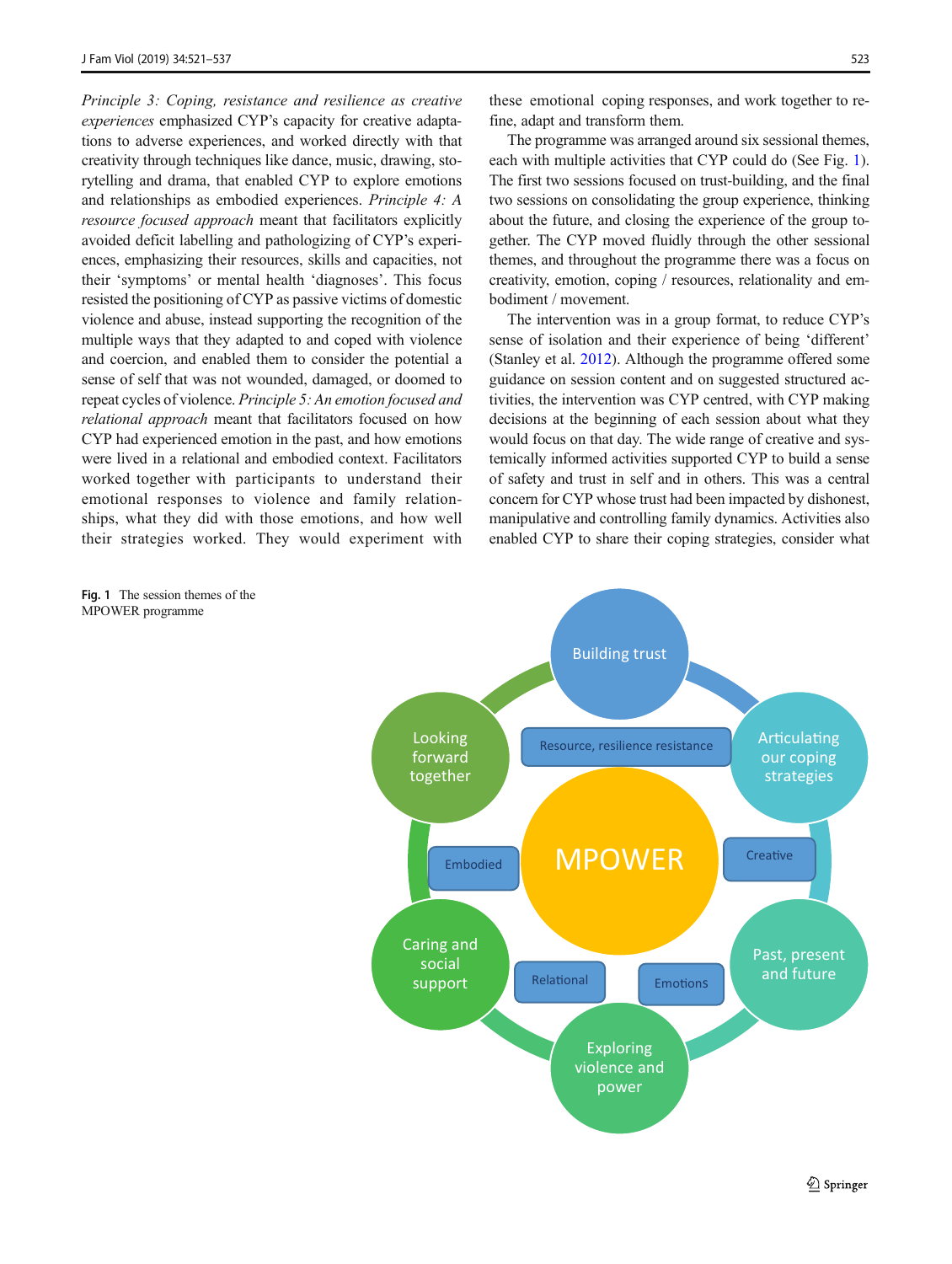was effective, and explore possible transformations to those coping strategies. This enabled CYP both to discuss their own creative adaptations to living with violence, and to support other CYP. It also created a space within which their own capacity to cope and to resist could be acknowledged and accepted. A common concern in the groups was CYP fear about intergenerational transmission, and CYP spent a lot of group time discussing and challenging myths and self-fulfilling prophecies about DVA. The systemic focus of the group enabled CYP to explore relational dynamics and to think through their own experiences and understandings of caring relationships. Within the group they were also able to experience and share caring relationships with each other, and to offer and experience support. It was our aim through the group to offer a foundation on which CYP could build a more positive sense of self, and of self-in-relationship, could recognize their own skills and capabilities, and could begin to envisage a positive potential future for themselves. For a fuller description of the rationale, principles and intervention structure, see Fellin et al. [2018a.](#page-15-0)

Most referrals to the programme came from child protection services and refuge workers, with a small number coming from psychology services (3), lawyers (2) and teachers (3). 58 children and CYP took part in the intervention, 28 girls, and 30 boys. Referrers / non-violent parents reported that each CYP had directly seen or experienced multiple episodes of violence at home, and they were referred because professionals felt they would benefit from group work. Most CYP had shown symptoms of psychological distress, but were not

Table 1 Young people who participated in the intervention Number

of CYP

receiving mental health support. Each potential participant and their non-violent parent / carer had an induction and assessment interview with the group facilitator, before the group started. CYP were admitted to the group if they were considered to be in a safe situation, and if they felt that they wanted to participate based on the information they were given about the group. Participants ranged in age from 11 to 19 years, with an average age of 15.97. All participants were in a safe place at the time of the intervention, with most living either in refuge, a safe home with their mother or, in Greece, in residential care. Most CYP who joined the intervention attended 6–7 sessions, and drop-out rates were low (of the 62 young people who started the programme, 4 dropped out during the first two taster sessions, but there were only 3 further dropouts across the remainder of the programmes (5% of the 58 who committed to the programme) (See Table 1). Each intervention group ran for 10 sessions in total, and each group had 2 facilitators. Facilitators came from a range of backgrounds, and included psychology trainees, a play therapist, a clinical psychologist, domestic abuse support workers, and social workers. Sessions ran for 90–120 min.

# Method

Sessions attended  $(range)^a$ 

The intervention was evaluated using a mixed method design, incorporating session by session ratings of subjective wellbeing and perceptions of the group process, and semi-structured interviews with a subset of the participants.

> Dropout after S2

Only attended  $S1-2$ 

Mean sessions attended<sup>a</sup>

| Spain  | S <sub>1</sub>  | 9      | 5 F<br>4 M   | $11 - 17$ | 13.56 | $6 - 7$  | 6.89  | $\boldsymbol{0}$ | $\boldsymbol{0}$ |  |
|--------|-----------------|--------|--------------|-----------|-------|----------|-------|------------------|------------------|--|
| Greece | G1              | 9      | 5 F<br>4 M   | $12 - 17$ | 13    | $6 - 10$ | 8.63  | $\mathbf{1}$     | $\boldsymbol{0}$ |  |
| Greece | G2              | 8      | 6 F<br>2 M   | $15 - 17$ | 16.13 | $7 - 10$ | 8.4   | $\mathbf{1}$     | $\mathbf{1}$     |  |
| Greece | G <sub>3</sub>  | 8      | 8 M          | $12 - 14$ | 12.25 | $6 - 8$  | 7.375 | $\boldsymbol{0}$ | $\mathbf{0}$     |  |
| UK     | UK1             | 6      | 3 F<br>3 M   | $11 - 13$ | 11.83 | $3 - 10$ | 7.67  | $\mathbf{0}$     | $\mathbf{1}$     |  |
| UK     | UK2             | 5      | 3 F<br>2 M   | $15 - 17$ | 16.2  | $9 - 10$ | 8.5   |                  | $\mathbf{1}$     |  |
| Italy  | IT <sub>1</sub> | 6      | 4 F<br>2 M   | $18 - 19$ | 18.67 | 10       | 10    | $\boldsymbol{0}$ | $\mathbf{1}$     |  |
| Italy  | IT <sub>2</sub> | $\tau$ | 2 F<br>5 M   | $11 - 16$ | 12.86 | 10       | 10    | $\boldsymbol{0}$ | $\mathbf{0}$     |  |
| Totals |                 | 62     | 28 F<br>30 M |           | 15.97 |          | 7.96  | 3                | $\overline{4}$   |  |
|        |                 |        |              |           |       |          |       |                  |                  |  |

<sup>a</sup> Mean does not include data for young people who dropped out after the first or second session

Gender Age

range

Mean age

Country Group

number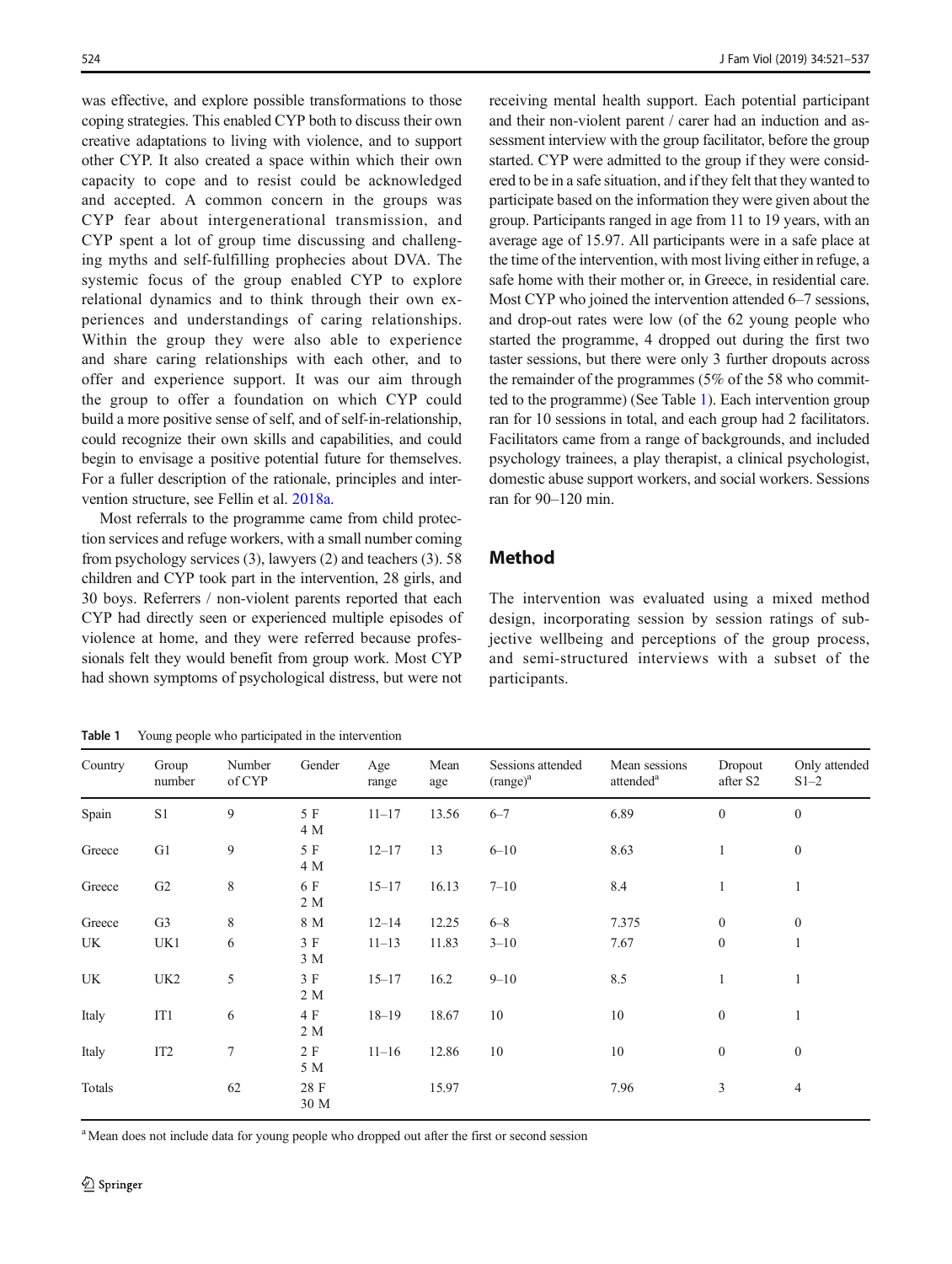#### Outcomes Monitoring

Children who participated in the therapeutic intervention were invited to also take part in the evaluation of the intervention. It was made clear to CYP that their participation in the research would not impact on their access to the intervention or other support. Children who consented completed two routine outcomes measures – one tracking individual outcomes on a session by session basis (the Children's Outcome Rating Scale, CORS) and a session rating scale evaluating their experience of the group (the Children's Group Session Rating Scale, CGSRS) (Duncan et al. [2003\)](#page-15-0). The Children's Outcome Rating Scale provides an accessible measure of children's experience of their levels of personal distress, interpersonal wellbeing, social role and overall wellbeing. The Children's Group Session Rating Scale provides a session by session measure of children's perception of the group process, focused on their experience of mutual respect and understanding, relevance of goals and topics, their sense of 'fit' to the group and to the practitioner, and their overall sense of the group alliance. CYP completed routine outcomes monitoring before the first session, and at each subsequent session of the intervention. This mapping of outcomes and experience enabled the CYP to track their own perception of benefit over time, and supported them to raise emergent issues within and outside the group, with the group facilitators.

It is not intended that routine outcomes data in this article be seen as robust measures of the impact of the group. Rather, the data is presented in this article as part of the description of the group process. These kinds of measures have been found to have strong clinical utility and to be effective in mental health evaluations but the CORS in particular has issues with a ceiling effect, and as evaluation tools were found to be susceptible to data error and data manipulation (Wolpert et al. [2015\)](#page-16-0). The items on the assessment were simple, and the team provided competent translations to the main national language in each country. However, the tools were not standardised for use in these settings. In addition, resources for this project did not enable follow up with CYP after the intervention, or a comparison of their measures to a matched control group. A Wilcoxon test was run using SPSS, to determine whether the change between assessment and completion of the intervention was statistically significant. It is recognised that this is a crude measure of significance of change over time. However, this is presented in this paper not as definitive evidence of effectiveness, but to illustrate the shifts in perceived wellbeing over time as CYP move through the group intervention. All 58 CYP who participated completed CORS and GSRS questionnaires at the sessions they did attend. Only 21 CYP completed the final group measures, due to a substantial number of CYP choosing not to attend the final session of the group. In some cases, this was for reasons not related to the group (family holidays, parents' evening at school, etc.), but for some, the

therapists reported that this appeared to be related to reluctance to 'say goodbye' and deal with endings in the group context.

#### Qualitative Interviews

At the end of the group, CYP were invited to participate in individual interviews, reflecting on their experience of the group intervention and their perception of its value and impact in their everyday life. The interviews were conducted by the independent researcher, to maintain a level of separation between the group process and the research. It had been our intention to only interview 3 children in each partner site, but group participants explained that they strongly wanted to participate, and consequently a larger group of 21 children were interviewed. (See Table [2](#page-5-0) for a summary of evaluation participants.)

The transcribed interviews were analysed thematically (Braun and Clark [2006\)](#page-14-0). Analysis was completed on transcripts that were in the original language of the interview. Two researchers coded each transcript, before coding was compared, discussed and refined. This involved a careful coding of the transcripts, attending to the content and meanings represented in the data. Coders from the various partnerships met online to discuss the coding process, and used an interrater process to refine the coding and subsequent thematization of the data. At this point, research teams in each country provided English translations for the relevant data extracts for each coded segment of each interview, and these were considered alongside relevant data from other countries to build the final themes from the coded extracts. A final check of the themes was completed at a team meeting at the end of the project, to ensure that all partners felt their data was appropriately represented. English translations were completed by a member of each national team who was fluent in English and the language of the interview, and was then cross checked by another team member fluent in both languages.

## Results

## Analysis of Wellbeing and Group Process Measures

In this section, CYP's mapping of their experience of the group and its impact are represented through their scores over time on CORS and CGRS. In the CORS measures, CYP were asked: "Looking back over the last week, including today, help us understand how you have been feeling by rating how well you have been doing in the following areas of your life". In Figs. [2](#page-5-0) and [3](#page-6-0), two individual UK participants' data is presented, showing how wellbeing scores changed across the duration of the 10-week UK intervention programme. This is a typical pattern, generally observed across the intervention in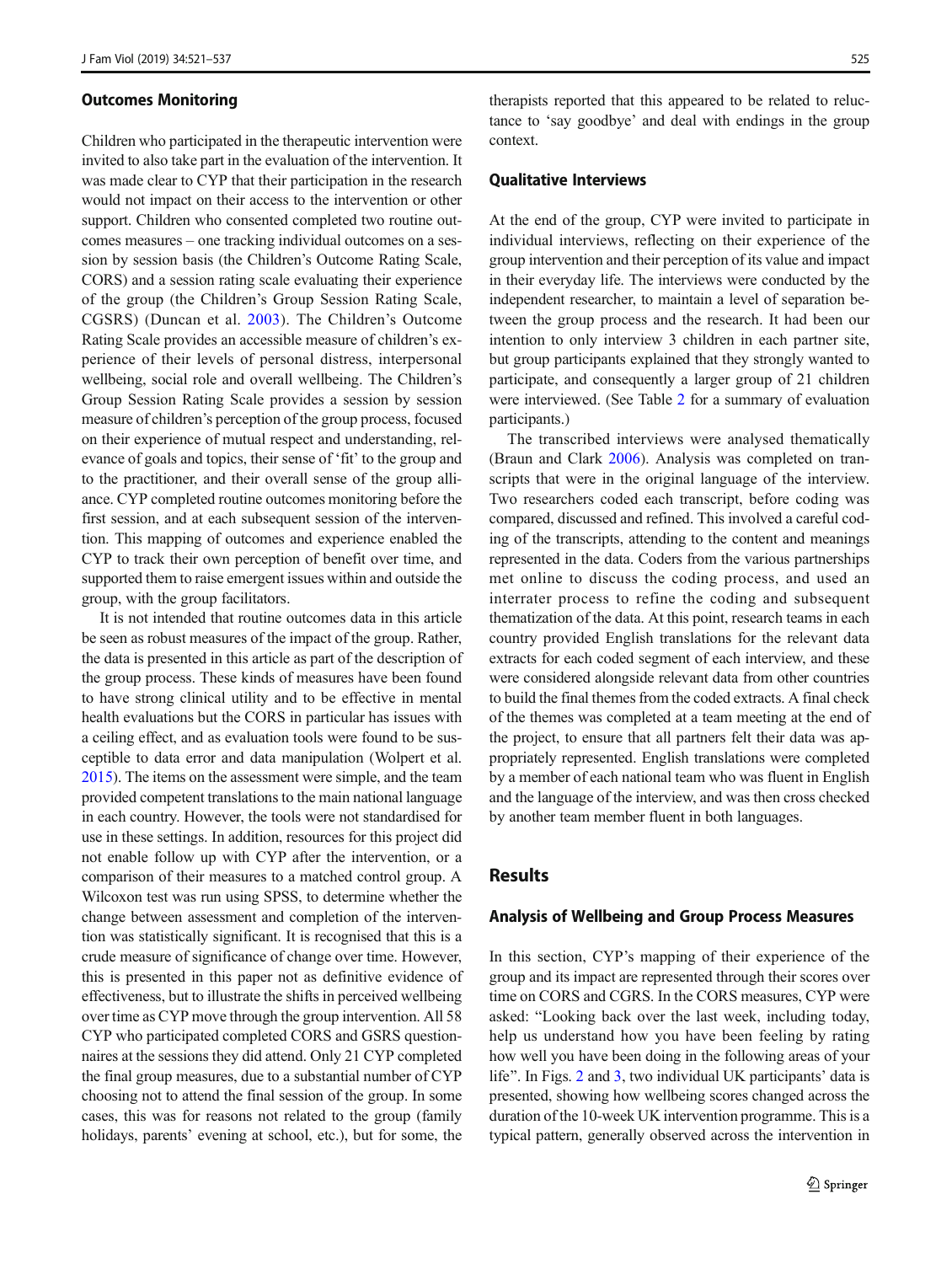<span id="page-5-0"></span>Table 2 Wilcoxon signed ranks test: comparing first and last session scores on CORS and **GSRS** 

| Item                           |                      | N                      | Mean rank       | Z score  | Significance |
|--------------------------------|----------------------|------------------------|-----------------|----------|--------------|
| Personal wellbeing             | - Ranks<br>+ Ranks   | $\boldsymbol{0}$<br>15 | $.00\,$<br>8.00 | $-3.426$ | .001         |
|                                | Ties                 | 7                      |                 |          |              |
|                                | Total                | 22                     |                 |          |              |
| Family and close relationships | - Ranks<br>+ Ranks   | $\overline{c}$<br>16   | 8.25<br>9.66    | $-3.012$ | .003         |
|                                | Ties                 | 3                      |                 |          |              |
|                                | Total                | 21                     |                 |          |              |
| Social relationships           | - Ranks<br>+ Ranks   | 3<br>14                | 6.00<br>9.64    | $-2.777$ | .005         |
|                                | Ties                 | 5                      |                 |          |              |
|                                | Total                | 22                     |                 |          |              |
| Overall wellbeing              | - Ranks<br>+ Ranks   | $\sqrt{2}$<br>14       | 3.50<br>9.21    | $-3.157$ | .002         |
|                                | Ties                 | $\mathfrak s$          |                 |          |              |
|                                | Total                | 21                     |                 |          |              |
| Feeling listened to            | - Ranks<br>$+$ Ranks | $\mathbf{1}$<br>11     | 10.00<br>6.18   | $-2.294$ | .022         |
|                                | Ties                 | $\mathfrak{Z}$         |                 |          |              |
|                                | Total                | 15                     |                 |          |              |
| Feeling valued by the group    | - Ranks<br>+ Ranks   | $\sqrt{2}$<br>$10\,$   | 2.50<br>7.30    | $-2.681$ | .007         |
|                                | Ties                 | 3                      |                 |          |              |
|                                | Total                | 15                     |                 |          |              |
| Rating of activities           | - Ranks<br>+ Ranks   | $\mathbf{1}$<br>11     | 1.50<br>6.95    | $-2.959$ | .003         |
|                                | Ties                 | 3                      |                 |          |              |
|                                | Total                | 15                     |                 |          |              |
| Wellbeing total                | - Ranks<br>+ Ranks   | $\overline{2}$<br>12   | 9.00<br>7.25    | $-2.174$ | .030         |
|                                | Ties                 | $\mathbf{1}$           |                 |          |              |
|                                | Total                | 15                     |                 |          |              |

all 4 countries. Subjective wellbeing is rated in roughly the middle of the scale at the beginning of the intervention, and generally improves across all domains, but there is variability in this pattern, particularly in the middle of the intervention.

For many CYP, the 'dip' in scores in the middle of the intervention tended to be related to their perception of wellbeing in the family and in other relationships. Figure [4](#page-6-0) shows 64% of the English participants reported fluctuations in



Fig. 2 CORS scores: UK Child 5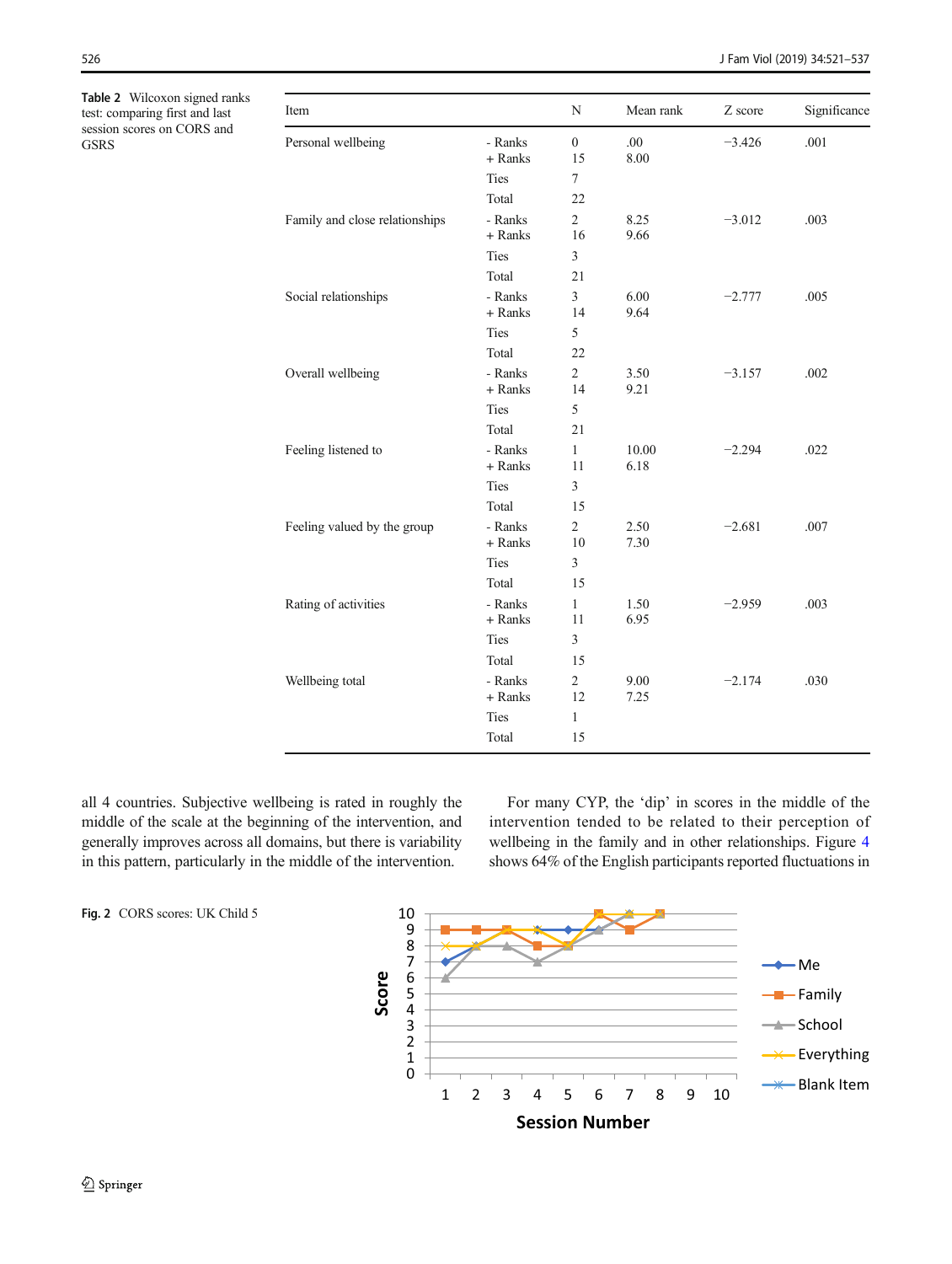<span id="page-6-0"></span>Fig. 3 CORS scores - UK Child 10





subjective 'family' wellbeing scores, with sharp troughs and peaks – also typical of the Italian and Spanish cohort data. During the programme in England, carers at times contacted facilitators, to express concerns about changes in their child's behaviour, specifically, their child's desire to talk parent who used violence. The dip in family wellbeing scores may therefore represent the difficulties CYP experienced in raising emotionally challenging material within the family, potentially unsettling the family system. This pattern varied in Greece, the intervention was conducted in a residential setting, where most participants had been removed from family of origin, or were receiving specialist day centre support from a statutory service for vulnerable families. Here participants consistently rated wellbeing highly across all domains (see Fig. [5\)](#page-7-0). This may reflect the high level of additional support that CYP received in this context.

In the Child Group Session Rating Scale questionnaires (CGRS), CYP rated how they felt the group 'Listened', the 'Importance' of discussions, how they felt about 'Activities' and about each session 'Overall'. CYP in Spain and Italy (see Figs. [6](#page-7-0) and [7](#page-8-0)) evaluated the group process positively, and the Italian data suggests a steady increase in positive appraisal over time. The sudden dip in scores for 1 individual noted in Fig. [6,](#page-7-0) and the general decrease in scores for participants in sessions 4

and 5 visible in Fig. [7](#page-8-0) illustrate one of the advantages of session by session tracking of the group process. Although facilitators only saw anonymised data from the measures, they still could identify patterns that enabled them to monitor how the group was going, and respond. At each session, CYP were offered an opportunity to discuss their responses if they wished, opening space for reflection and feedback. By offering a relatively 'safe' way for CYP to offer regular feedback, the measures offered space for reflection, better tailoring of the intervention, and improved group cohesion. This may have contributed to the relatively low dropout rate observed for the intervention.

Tables [3](#page-8-0) and [4](#page-9-0) show the European quantitative pre- and postintervention evaluation data, based on the CORS and CGRS data. The output from the Wilcoxon test shows participants' positive ratings in each item outweigh negative ranks, suggesting an improvement in subjective wellbeing and perception of the group process, and these differences are statistically significant. The consistency of the difference between pre and post intervention scores is perhaps more remarkable than the significance of the difference, as it suggests that almost all CYP experienced the group and its impact as positive over time. Because there was no control group, it is impossible to comment on whether this improvement was directly related to the intervention, but it does suggest an overall positive trend, that tallies with the qualitative



Fig. 4 CORS 'Family' item - UK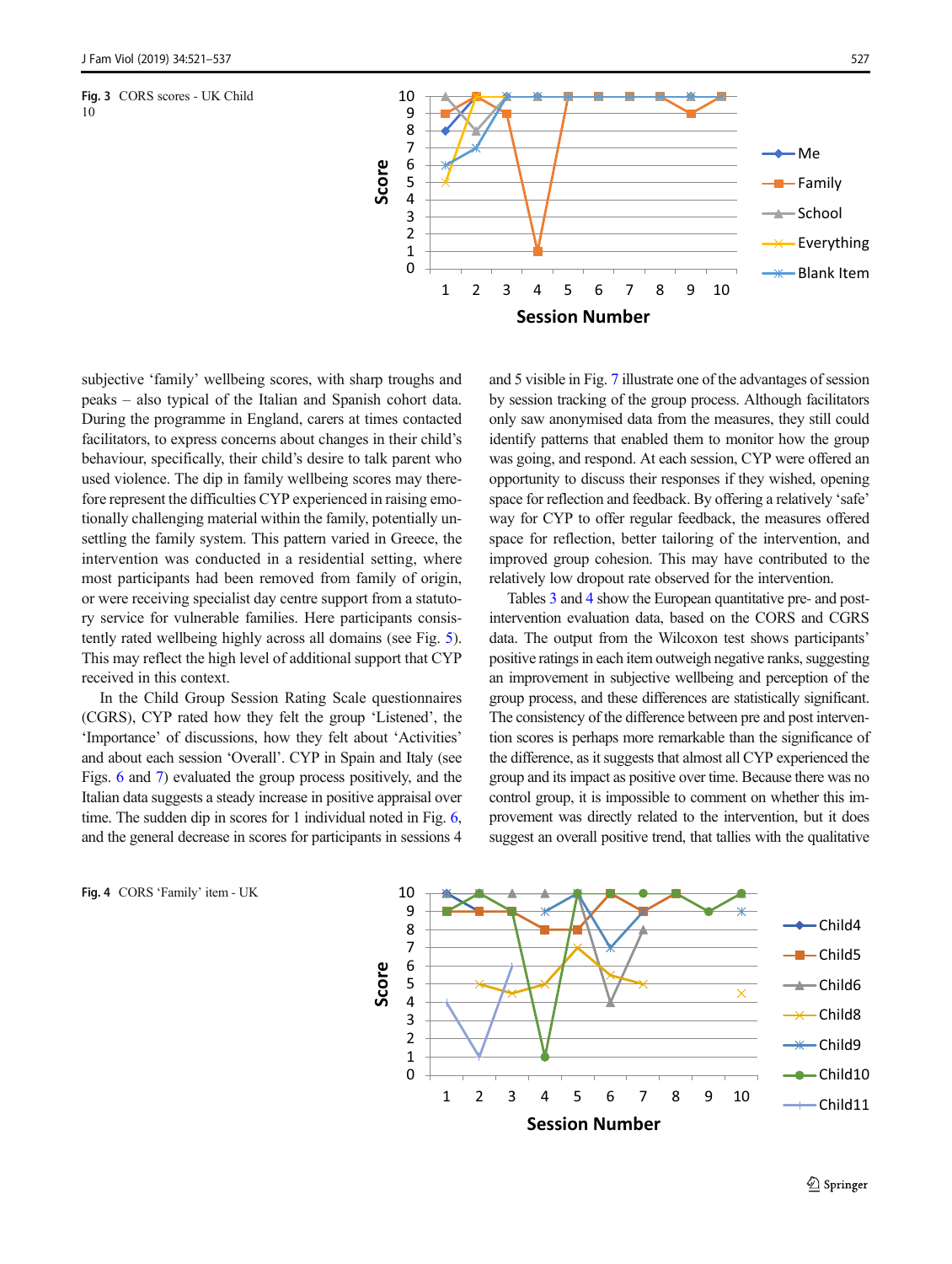<span id="page-7-0"></span>



interviews completed with children. The routine outcomes data suggests that overall, participants found the group process to be a positive experience, the intervention content of value and importance, activities enjoyable and felt as though they were listened to by the facilitators and their peers.

## Analysis of Semi-Structured Interviews

Three themes emerged from the thematic analysis of CYP's accounts of their experiences and perceptions of the intervention. These were "Working Together: Building Trust and Sharing Common Experiences" in which CYP reflected on the value of working in groups with other CYP who had also experienced domestic violence and abuse; "Disclosures, creativity and working with emotions", in which we explore CYP's accounts of the elements of the group that enabled them to work through complex emotions and difficult experiences; and "Roots and Branches: Working with relationships", which considers CYP's accounts of working with and transforming relational experiences.

## Working Together: Building Trust and Sharing Common Experiences

One of the things CYP seemed to value most about their experiences in the group was that they shared a common history with other group participants that helped them to share more freely and enabled them to feel less isolated and 'different' from other CYP. The groups were contexts of solidarity, in which CYP felt they were able to express themselves and be understood. The children reported that they felt the group was a positive context, a space that they valued and looked forward to:

Rosa (16, Spain): I truly liked it, I felt heard, because you talk about things you've lived and that others have experienced the same thing and that ... and I've never met anyone before who'd had the same family problems as me, um ... abuse... thus ... then ... is a (softly) dunno how to... like ...it has been very positive.



Fig. 6 Median CGSRS scores - Spain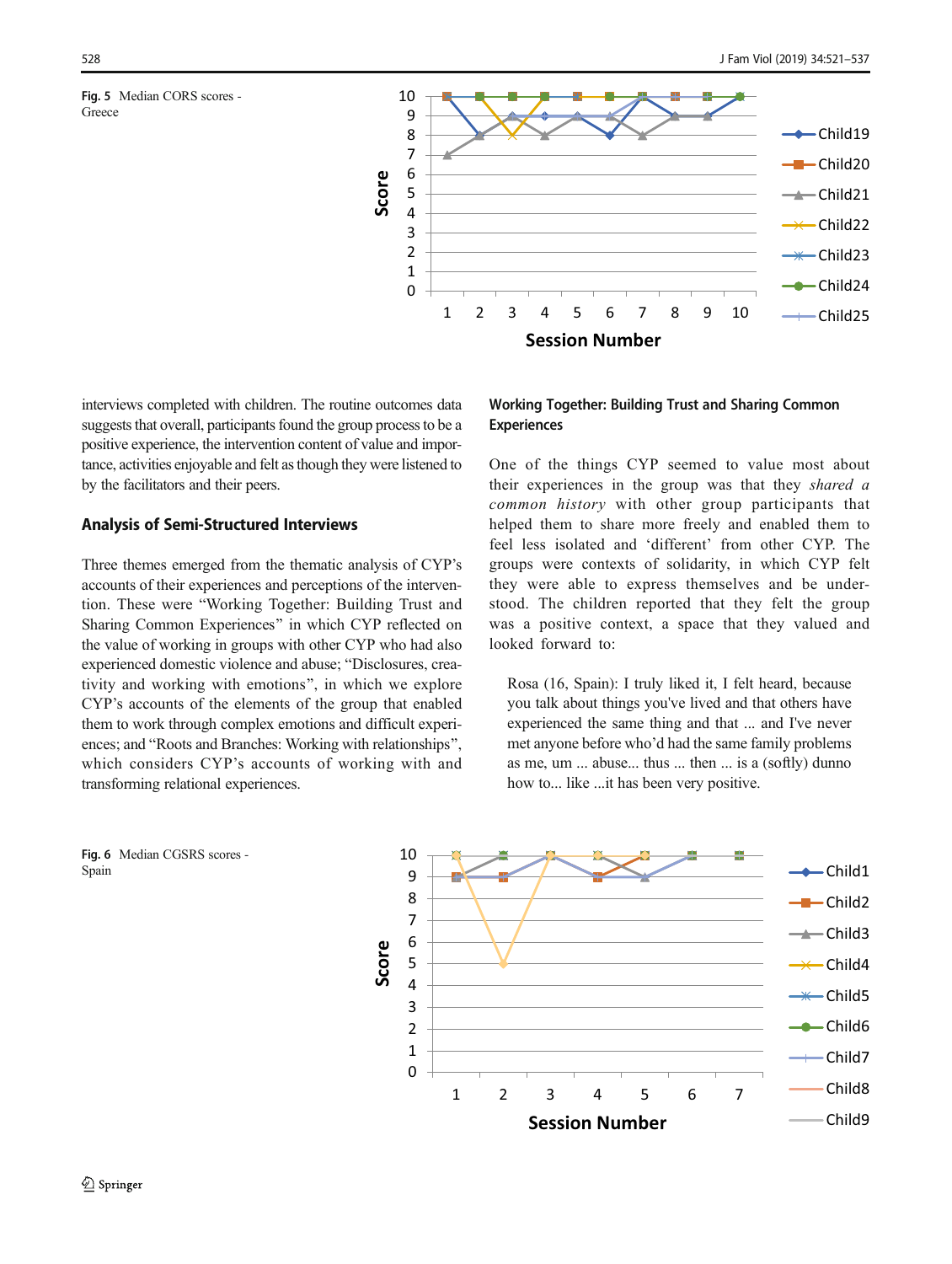<span id="page-8-0"></span>Fig. 7 Median CGSRS scores - Italy



Most children commented that they had not previously understood that other children had had similar experiences, and that being in the group with other survivors of domestic violence enabled them to feel a commonality with the other children. This helped them to feel less different from other children, because of a sense of shared history. Understanding that there were others with similar experiences also enabled the children to build a stronger sense of community, which allowed for a deeper level of connection and self-expression. Shared experiences enabled children to feel less isolated and different from others, recognising that other children had experienced the same kinds of difficulties they had. Shared histories were seen as particularly powerful in one of the group activities, where participants explored some photos and stories children had shared with researchers during interviews in the first phase of the project. When asked what she had learned from the intervention, Delia (17, England) said: "That I'm not the only one who has witnessed domestic violence." Talking with CYP who shared common experiences enabled them to talk openly about their experiences, without feeling embarrassed or ashamed of what might be seen as a stigmatised experience. This community context also enabled CYP to feel more positively about themselves. They experienced not just what they could

Table 3 Children interviewed about their experiences of the group based therapeutic intervention

| Location    | Gender             | Age range | Mean age |
|-------------|--------------------|-----------|----------|
| England, UK | 2 boys, 4 girls    | $11 - 17$ | 14       |
| Greece      | 2 boys, 4 girls    | $12 - 17$ | 14.5     |
| Italy       | $2$ girls, $2$ boy | $13 - 18$ | 15.25    |
| Spain       | 4 girls            | $11 - 16$ | 13.5     |

take from the group, but also what they could give to others, allowing them to have positive relational experiences.

Giorge (15, Greece): I gave good friendship, contact, good behaviour, I could be a role model to many kids. I saw many kids do this. What I gave, in general, when we talked - someone was giving advice to the other. So I am not bigging myself up. I liked that. I helped, and they helped me at that time.

The groups provided a context in which mutual support, respect and kindness was a group norm. This enabled all participants to experience the benefits of these qualities, both in themselves and others. The shared experience is seen as enabling mutual support. The CYP reported that the mutuality of experience was key to the benefits they derived from the group – that shared experience both enabled others to listen to them when they spoke, and also enabled them to support others:

Children described the group as a positive, trusting environment in which they could express themselves, build selfconfidence, and test out and strengthen their capacity to trust others. Trust was foundational to the work that children were able to do together, and was built organically. Antonia (18, Italy) notes:

I learnt to respect my self and to open up with others. I learnt to trust in myself…. The intervention made us stronger, and improved our self-confidence.

From the shared activities, and particularly shared creative activities, children built a sense of trust in each other and in the group. For instance, commenting on doing the Tree of Life activity in the group, Hannah  $(11,$  England) noted: "I learnt who I can trust". Trusting relationships were established in the group, not just through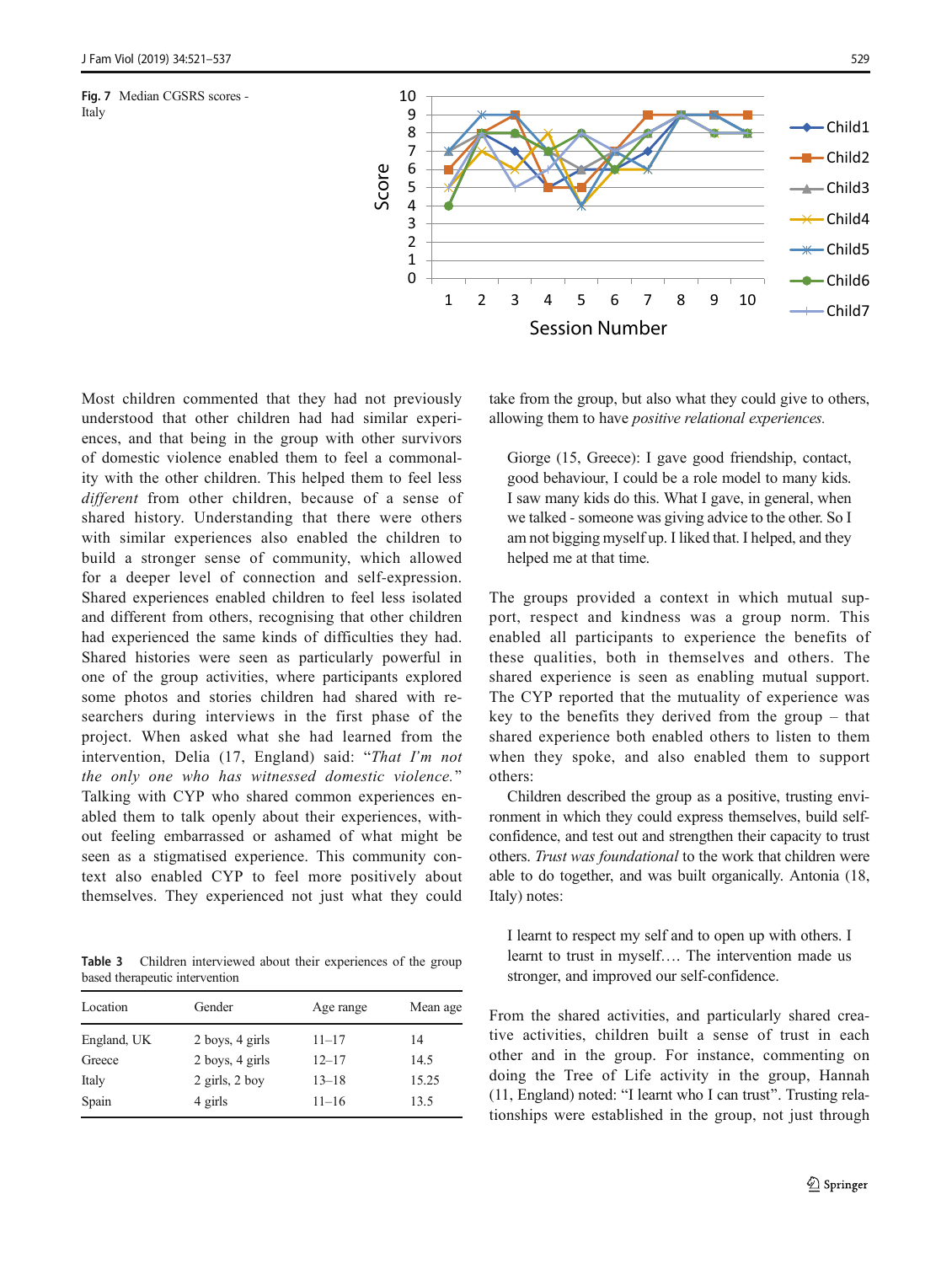#### <span id="page-9-0"></span>Table 4 Table of themes

| Theme                                                          | Number of references<br>in interviews <sup>a</sup> | Number of<br>participants <sup>b</sup> |  |
|----------------------------------------------------------------|----------------------------------------------------|----------------------------------------|--|
| Working Together Building trust and sharing common experiences | 85                                                 | 16                                     |  |
| Common histories                                               | 29                                                 | 9                                      |  |
| Positive relational experiences                                | 13                                                 | 8                                      |  |
| Trust as foundational                                          | 8                                                  | 7                                      |  |
| Practicalities and group dynamics                              | 28                                                 | 14                                     |  |
| Disclosures creativity and working with emotions               | 59                                                 | 13                                     |  |
| Space to talk                                                  | 35                                                 | 11                                     |  |
| Working with feelings                                          | $\overline{2}$                                     | 1                                      |  |
| Feeling empowered                                              | 10                                                 | 7                                      |  |
| Working creatively                                             | 11                                                 | 10                                     |  |
| Roots and branches Working with relationships                  | 54                                                 | 20                                     |  |
| Complex family relationships                                   | 6                                                  | 5                                      |  |
| Relationships with father                                      | 5                                                  | 2                                      |  |
| Transforming relationships                                     | 17                                                 | 6                                      |  |
| Future orientation                                             | 16                                                 | 7                                      |  |

<sup>a</sup> The number of times each theme or subtheme is referred to across all interviews

<sup>b</sup> The number of participants who referred to the theme or subtheme

explicit trust building activities but also through shared experience and communal activity. Participants suggested that trust was a key facilitator and outcome of the group process. They felt that their experiences in the group enabled them to live more trustingly outside the group.

Giorge (15, Greece): The most important thing I learnt? To trust people, as I didn't before. I was cautious. But when you get to know someone and they trust you, you can test that out. And this is the most important thing for me, trust.

Through trusting others within the group, Giorge learned important skills that he can apply beyond the group. This included an ability to trust consciously, but not unthinkingly, as he recognised that trust emerges in relationships as you get to know someone; people should be allowed to demonstrate their trustworthiness in relationships.

In some groups, there was a strongly expressed wish for this sense of community to extend beyond the therapeutic context, for example Rosaria (18, Italy): I would have loved to go out with the others… For instance, to go to the sea. This suggests that the intervention provided CYP with a supportive context, and a sense of community, that they wished could be extended beyond the intervention context. Many participants reported that they wanted more time in the group. Giorge made a

particularly poignant point that the number of sessions was enough to produce a sense of bonding in the group, but not enough for them to sustain the relationships formed there.

We are emotionally tied together, psychologists, children. Most of us, all of us were moved at the last session… hugs, kisses, saying goodbye… I would say that if it could last longer, then we could manage on our own. Now we know the way.

The sense of not having enough time did seem to be a reflection of both how positively the group was regarded, the value CYP felt in the relationships they built in the group, and a sense of needing more space and time to process issues that emerged there.

#### Disclosures, Creativity and Working with Emotions

Being in a trusting environment enabled participants to express themselves, and to disclose things that they had not previously felt able to discuss. For example, Ruby (11, England) said: "The first time I was a bit scared and talking about the bullying … So Penny (facilitator) helped me say what happened." The group and the facilitator were able to provide a safe space to talk about current experiences of violence and coercion (bullying) that were troubling her. Sharing in the group was also experienced as liberating: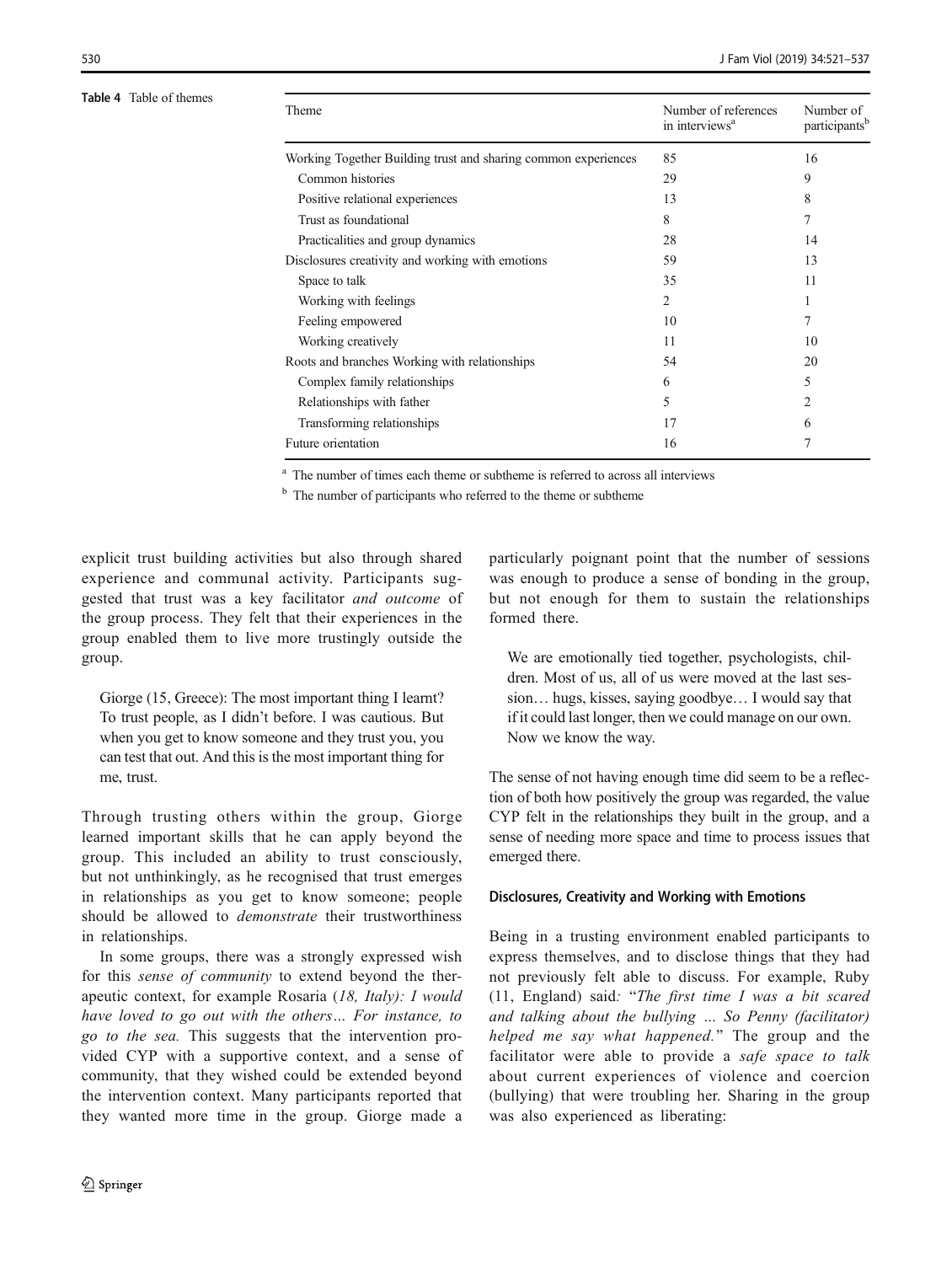Ruby (11, England): It feels like how I feel and that I don't have to be afraid any more. (Int: Afraid of what?) Ruby: Talking. I can speak more about what I want to do, and so I don't feel trapped inside anymore … I think that I'm more confident around people now. Before I wouldn't talk, nobody really knew anything about me. But now I actually like talk to people and show them how much I talk and the stuff I like and stuff

She suggests here that speaking out built her confidence, and had a significant knock on effect for the way that she saw herself generally, undermining her negative self-image, and enabling her to question her acceptance of other people's negative comments about her.

Although CYP felt it was important to be able to disclose, it was also important that they did not feel pressured to talk in the group:

Eugenia (14, Greece): Most times we didn't talk about the things we didn't want, and we didn't feel the pressure to do so.

The non-directive, facilitative approach of the group, and the lack of a strict, overly manualised format provided space for them to discuss issues that mattered to them. This is a marked difference between the MPOWER programme and many manualised programmes for CYP working with the experience of domestic violence and abuse. The programme suggests themes and activities for sessions, but these are used flexibly, and the session focus is agreed with CYP at each session. CYP described this as central to the group's success, enabling them to see the group as a safe space. The ability to decide when and how to speak about experiences is also an important element of personal boundary maintenance, and a key component of effective self-expression.

This trusting space does not need to always be serious – rather the children often used the term 'fun' to describe their experiences of the group.

Hannah (11, England): Sometimes during the sessions they will say something and then one of the staff or one of the children would start making a couple of jokes so it doesn't get too uncomfortable, and we'll have a laugh and then we'll go back to it.

Hannah suggested here that interspersing of difficult, more serious subjects with humour, was used intuitively in the group as a way of managing difficult emotion. This helped to diffuse tension and discomfort, enabling an interlude before more serious discussion is restored.

Of course, humour can also be used defensively, as a means of deflecting focus away from painful and difficult issues.

Kevin (13.England) Things like when things are awkward I used to sometimes try and mess about and make it a bit funny to help me cope. Personal things that I don't really want to talk about and so I try and avoid answering the questions.

Through his participation in the group, Kevin has become aware of his use of humour as a defence, and has understood that he uses this as a strategy to avoid talking about difficult experiences. He later notes that this is also part of the way he tries to support other people, by lightening the mood and trying to cheer them up when he feels down: "I've learned more about how I make people feel and what reaction  $I$  have on people." This is a very positive reframing of what is a very common form of coping for boys who experience violence – the tendency to be the 'class clown', something that is often problematically labelled as disruptive or negative behaviour in schools for instance. Through the group, Kevin has identified his use of this strategy as a defence against difficult his and others' feelings, and has been able to re-work it (also) as a positive aspect of his self.

In our first phase interviews with CYP, creative methods were seen as very powerful in exploring challenging issues around domestic abuse (See Callaghan and Alexander [2015](#page-14-0), [2017a;](#page-14-0) Fellin et al. [2018b](#page-15-0)). Children also told us in phase one that they used embodied strategies to maintain a sense of agency and coping (Alexander et al. 2016, Callaghan et al. [2017a](#page-14-0); Fellin et al. [2018b](#page-15-0)). For these reasons creative methods (drawing, music, and drama therapy techniques) were used in the intervention. These were highly valued by participants in all four countries:

Antonia (18, Italy): I loved when at the beginning of each session we listened to and danced with the music we could choose

Ruby (11, England): Drawing and talking about our feelings and things, that made me a bit happier.

The physical and expressive aspects of the group were also valued by CYP who were restless and physically agitated (a common response to experiences of domestic abuse) (Graham-Bermann and Seng [2005](#page-15-0); Szymanski et al. [2011\)](#page-15-0). As Kevin (13, England) said: "Because I don't like sitting still."

These methods were also valued as a means of expressing experiences that were difficult to articulate, and as a vehicle for emotional catharsis and working with feelings, and for understanding the spatial and embodied aspects of their experiences of violence and recovery from violence. Talking about an activity in which participants were encouraged to explore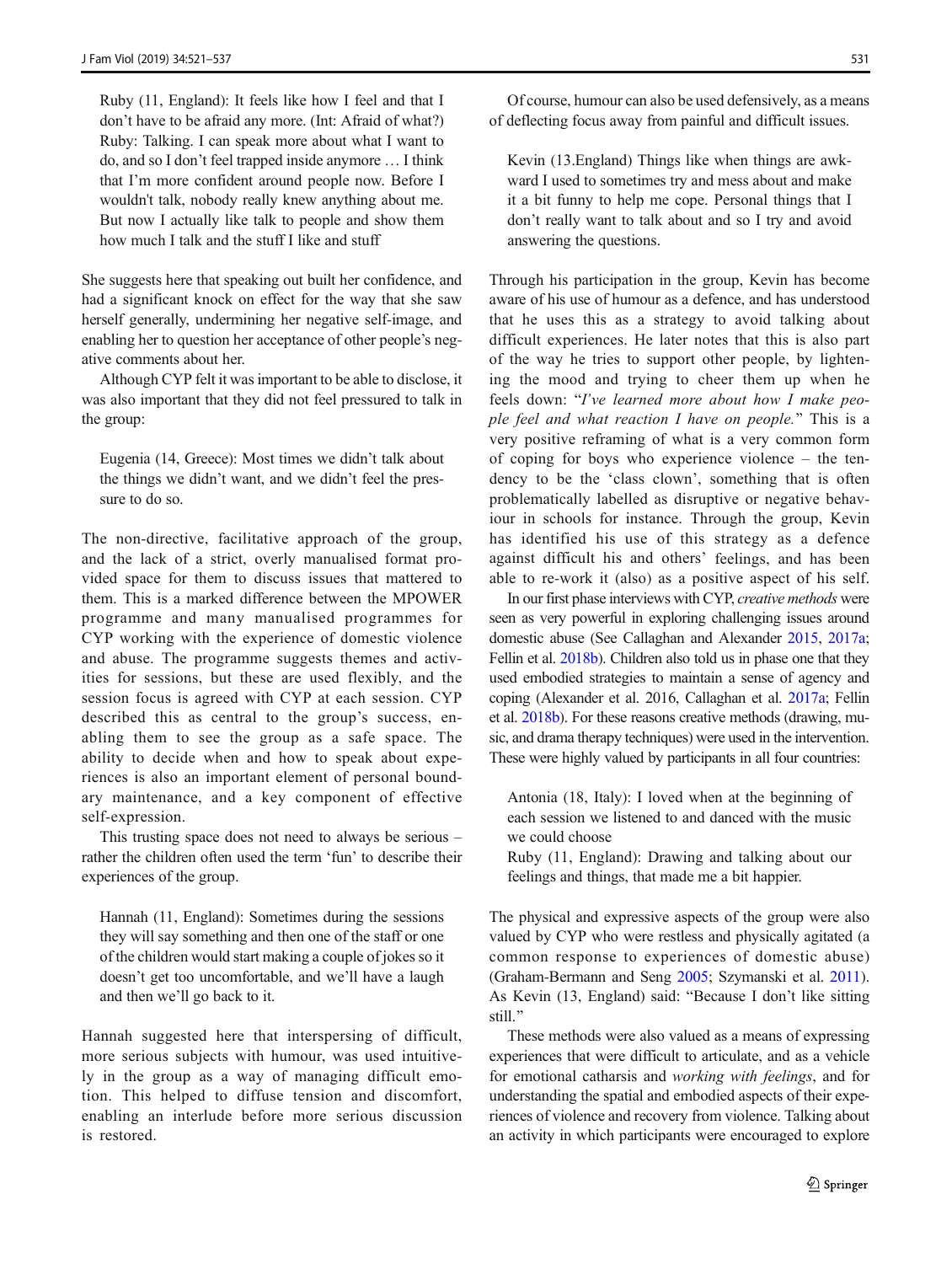their use of space, and their sense of personal space, Giorge (Greece) notes:

It had some meaning because I could see what my limits were and probably how they will be forever, because I don't think they will change.

The activity helped Giorge understand his experience of interpersonal space and how that might shape future social interactions.

Creative techniques in the group enabled CYP to safely explore their experiences of embodied emotion, enabling a space for them to express and begin to name difficult emotional experience:

Hannah (11, England): There was a sheet and it had a man drawn on it and we had to write good and bad feelings we've had… Sometimes when I get really upset it feels like my belly is going to burst open - I drew that. That's what we do, it's quite fun.

One of the things that is perhaps remarkable about Hannah's statement here is that, while she was describing a very challenging, difficult emotional experience that clearly is painful for her, the safe space of the group and the creative experience enabled this to be a non-threatening experience for her – one she is in retrospect able to label as 'fun'. She later comments on this activity again:

My most favourite was the person, because when we did the feelings we understood how they felt and if they were ever feeling like that again, we know how to comfort them and stuff. If I've got that pain again, they know how to comfort me.

In the shared creative experience she has acquired a profound understanding of the feelings she has, which had previously been unnamed and unarticulated. Now she is able to both recognise the feeling, and soothe herself. She returns to this concern when discussing her experience of anger, as something uncontrollable, explosive, that made her feel pulled apart ("it feels like my mind's blowing up and let's just say it feels like I've been chopped into cubes, glued back together and been blown up"). Being able to put this into such evocative words was something she found helpful:

Yeah it's actually helped me be calmer. I've still got the strength on me, but it's sort of weakened it just a tiny bit, so I can hold it in more and not have to let it all out.

Creative activities have enabled her to express her anger in a more contained and safe way, enabling her to gain insight and perspective, seeing her 'strength' as something she has more control over – she is 'calmer', less violent. Being 'calmer' does not undermine her sense of personal strength, but she feels less compelled to express it explosively.

Rosa (16, Spain): We brought pictures, and each one expressed what happened to you in your past. You remember and you realize, for example, what you should have done to get out of this, how you might have fixed it but were blocked. I didn't know how to react, and now from coming here, now I know not to shut things up.

Rosa found that talking through the photos she brought to group enabled her to work out that she could have 'fixed' things if she had been enabled, but that the family circumstances prevented this. She recognises that she now has a different set of strategies, ones that enable her to express her feelings and not be silenced.

# Roots and Branches: Working with Relationships

Some activities were designed to enable CYP to visualise and work through their family experiences – for example, the 'tree of life' (Ncube [2006](#page-15-0)), family sculpture (Duhl et al. [1973\)](#page-15-0) and ecomaps (Hartman [1979](#page-15-0)) or family drawings. These were particularly highly valued by participants. For example, Martina (14, Spain) said "the tree seemed...like you came out from a past ... Dunno, I liked it... because you can tell a story in a picture ..." These visual and spatial representations of family helped CYP connect their past to their present and future, and to express experiences of complex and conflicted family relationships they might otherwise have found hard to put into words.

Relationships were described as both a source of considerable strength for CYP, and a source of conflict, complexity and challenge. For example, being positioned as a 'carer' enabled CYP to feel powerful, capable, kind – all contributing to a positive sense of self. Children suggested the groups helped them to develop a better understanding of domestic violence itself, and its impact on family relationships.

Hannah (11, England): Because now I know how mum was feeling and now I can support her more… Yeah because now I know what she's been doing, how she feels and how to solve fights and arguments, to keep her calm.

Hannah saw her group-learning as having a positive impact on her relationship with her mother, who she feels she now understands better. By gaining better insight into her own feelings of anger, and the way that these are in turn shaped by her experiences of violence, she is able to extend those insights to her relationship with her mother. Hannah describes herself engaged in what other authors have described as problematic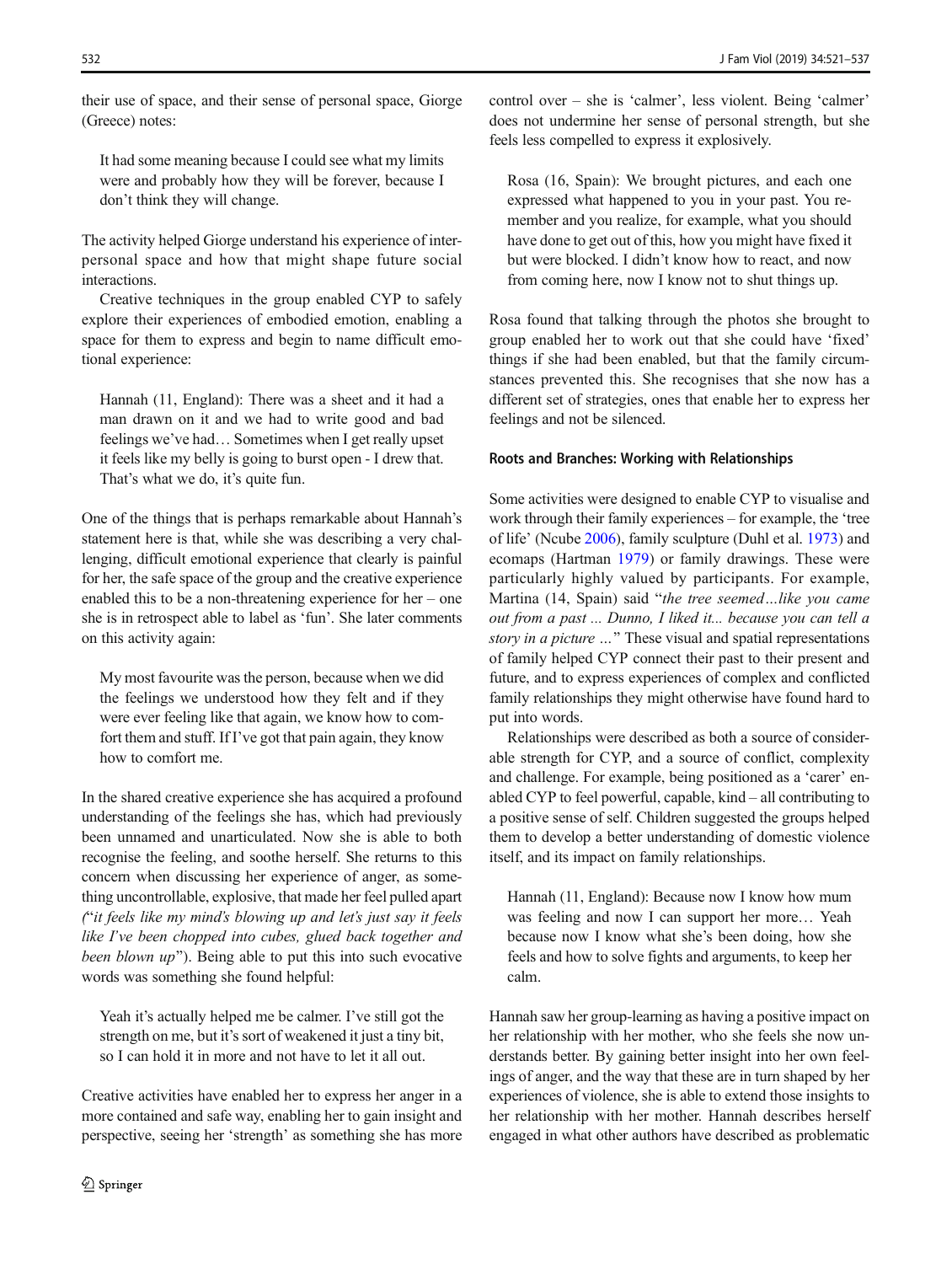parentified behaviour (Katz  $2015$ ) – caregiving for her mother, looking after her feelings. But Hannah clearly derives a sense of competence from her ability to understand her mother's responses, and it may be that supporting CYP to think flexibly about their often positive, empowered experience of self-as carer might be more useful in intervention than dismissing it as premature or pathological. Here, Hannah presents herself as a partner with her mother, managing difficult feelings together, in alliance, suggesting this might be a potential route for building a sense of emotional competence.

Positions in the family could also unsettle CYP. The paradoxes of role inversions, being 'friends' or carers to siblings and to the non-violent adult, as well as familial alliances, conflicted loyalties, and familial fractures and feuds, also required attention and consideration in the groups. The group based activities and discussions helped CYP have a better understanding of the broader relational impact of domestic abuse. This included an understanding of the limits of their own responsibilities and what they should do in relation to preventing violence.

One source of considerable challenge for CYP was their often ambivalent relationship with the perpetrator, who was often their father. In many families, and in the services that CYP had used, the perpetrator was often represented in very absolute and polarised ways, as entirely bad. In some families the perpetrator had become an unspeakable entity, making it difficult for CYP to talk through their relationships with them:

Ruby (11, England): It (the group) makes me more confident. Like I aim and talk to my mum more, but we don't really talk about him in the house because my brothers don't like him.

This can produce challenges for CYP in establishing realistic images of their perpetrator fathers (or stepfathers), or of integrating more positive relational experiences of their fathers with a recognition of their negative behaviour. For instance, Ruby had started to idealise her father, craving contact. The group provided a space in which Ruby could start to speak about her ambivalent feelings about her father. Ruby used resources she learned in the group – particularly the drawings and other creative activities produced in the group  $-$  to 'take home' these messages to her family. This was not an easy process, and it is important to recognise that the desire to see the father is rooted in idealisation and may not be a realistic or safe desire to indulge. But by retaining silence around him, the family dynamic was encouraging rather than dealing with her perception of his place in her life, and of his absence.

CYP also described their anxiety about becoming the perpetrator, taking on the violent (step)parent's aggression, relational challenges and irrationality. Given the popularity of the discourse of intergenerational transmission in professional work with families affected by domestic violence, this anxiety about learning the perpetrator's behaviours is often entrenched by well-meaning professionals. This is further underscored by a service model that, when it does concern itself with children, tends to emphasise managing their problem behaviours, a model that is dependent on a view of children as passive recipients of environmental learning. For many CYP, the complexity of family life hinged around (perpetrator) fathers. For instance Leo (17, England UK) said:

I did because I used to have anger issues, and my dad did to an extent, and I was worried that maybe in an argument I would just snap and I would just start shouting or maybe start hurting maybe my own kid or someone else.

Leo found space within the group to express his anxieties about 'intergenerational transmission', about growing up to be like his father, and also to work through those anxieties. For many of the boys, this was expressed as a worry about being a bad parent:

I think we were discussing about how maybe I don't want kids or maybe how I don't want this, because I don't want to turn out like my mum or my dad. And they kind of say to you, "Look, you can grow strong enough to grow away from that. You're a good person and you're a better person than that." … The other day they said, "Look, you'd be a brilliant dad," or this and that, "because of your personality." And maybe if you do feel like you've got some of your dad in you or some of your mum in you, then you can break away from that because, by doing that and knowing what's wrong, you know what's right.

By recognising positive qualities that were different from the perpetrator, the group reassured Leo, and helped him to begin to envision an alternative positive future for himself.

This sense of the father as an unspeakable within the family was particularly problematic for some children, for whom the violent parent became larger than life, or for whom the positive elements of their relationship with the violent parents became inexpressible. The need to recognise both the positive and negative aspects of historical relationships with perpetrator parents was discussed at length, particularly in the English groups. This was not always straightforward – for instance, Leo says:

So in a way, my dad's wrongdoing has done a lot of right, but at a sacrifice. So as much as I want to drink and explore as a teenager and a young adult, when you grow up you kind of realise what damage it does, not only to your personal health but your actual mental health and what you can do to other people.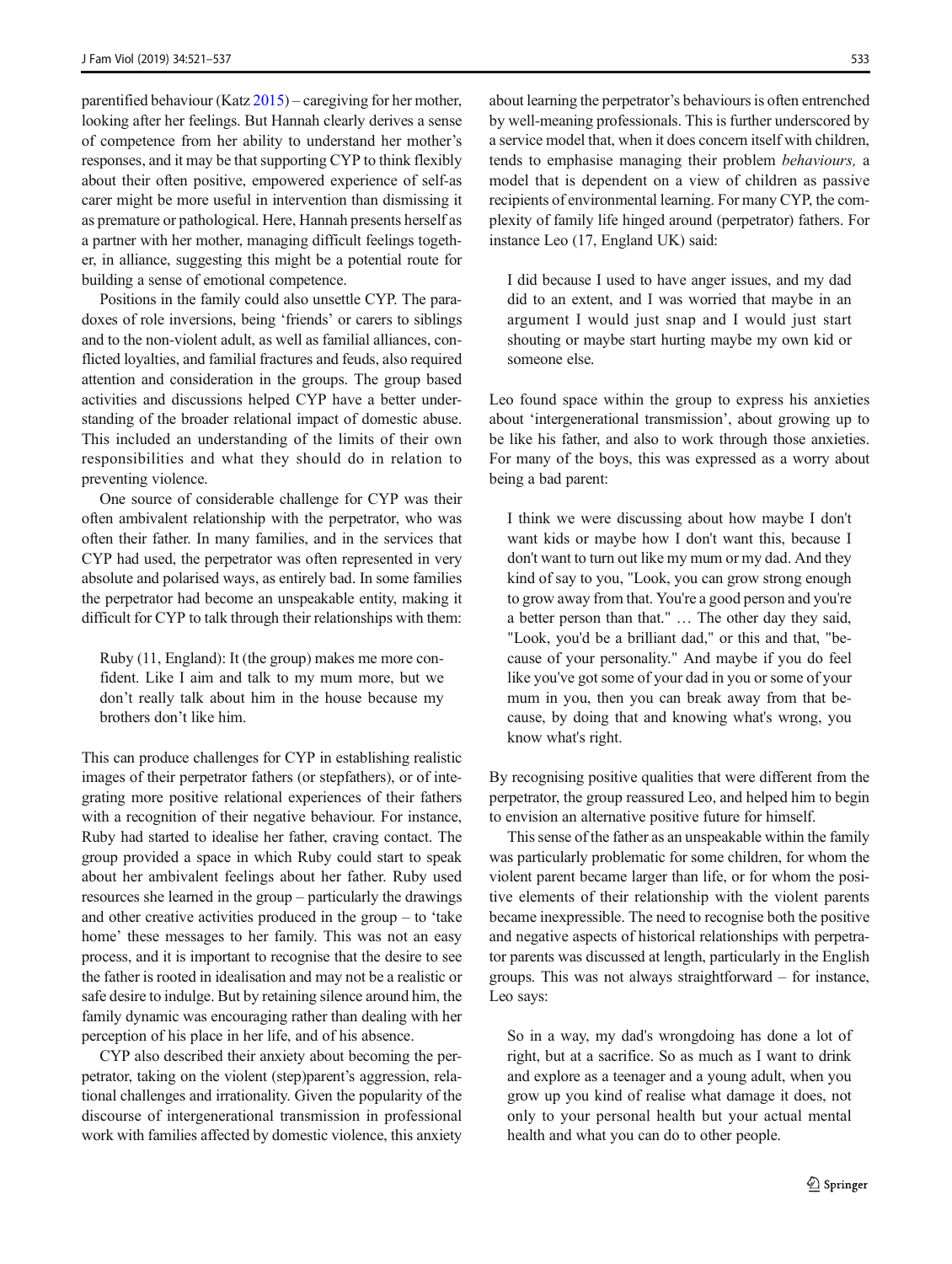By talking through the problematic aspects of his relationships with his father, and working through is experiences with him, Leo is able to find ways of incorporating these positively into his sense of who he is – and who he is not. This enabled the emergence of a more realistic and optimistic future orientation for himself. Many of the CYP we spoke to shared Leo's anxieties about being doomed to repeat the cycles of violence and abuse to which they had been exposed. This is a significant discourse in circulation in professional, academic and popular representations of children who experience domestic violence, and it is particularly important that many CYP felt that they had shifted their perspective on this, and had, through the intervention, been able to forge a more positive vision of their future selves.

# Future Orientation

The creative and systemic methods used in the group both explicitly and implicitly supported CYP to reframe and retell their stories, to change the endings, to play with different plots and different outcomes. This structure enables children to challenge a sense of themselves often articulated in domestic violence services and literature, that they are doomed to follow one plot line – the repetition of violence and conflict.

Rosaria (18, Italy): I learned that anything that happens in our lives, even bad things, can be transformed.

Here, Rosaria articulates the possibility of transformation, which she is not doomed to repeat. Giorge (15, Greece) also highlighted this sense of new possibilities:

The facilitator asked us to imagine our life in 10 years. And we closed our eyes and thought about how we would be. I thought of a profession and finding my wife. My children, my home. I had an imaginary world in my mind and it was very nice, I was relaxed. How nice if the future was like that. Now it's still early, I can make my future, I have enough time. I have more optimism for the future than I did before.

He envisions himself not just successful in the world of work, but also as relationally competent, happy and settled. He ascribes this to a sense of fresh hope that he had built in the group intervention context – a new optimism that a better future was possible for himself. In addition to this focus on the distant future, children also reflected on the changes that they have been able to make in the present and near future, and how this will help them build towards a positive adulthood:

Rosa (Spain): Cos you express yourself, and you think about your future, your past and your present ... and that normally you do not stop to think about all that, your dreams, your skills ... how you are too, it helps to know yourself inside.

Arturo (13, Italy): Because it helps to cope with these moments and to move forward.

For many people's experiences of trauma produce a sense of a foreshortened future – of living only for today (American Psychiatric Association [2013\)](#page-14-0). Ratcliffe et al. ([2014,](#page-15-0) p. 2) suggest this sense of foreshortened future involves "a sense that the future is bereft of positive, meaningful life events is equally a sense that one's meaningful life is in the past, finished." Adding to this the anxiety children felt about being doomed to repeat cycles of violence, and it is clear that this shift in their feelings about 'tomorrow' is an important one. Leo very eloquently articulates how the integration of familial experiences into his sense of self enables the development of this more positive sense of his future:

Leo : we did do a bit of activity where we did the tree of life… where you discuss your roots and then what your main things are, your trunks, and then your branches off and your fruits, your dreams and that. So that helps you think ahead and think about what you really want to be. It made you really realise what you've got and what you want … So when you talk about the tree of life, you're trying not to forget where you come from. So when you talk about your roots and talk about your family and who's helped you and who's been there in your dark times and your good times, by doing that you can also talk about who you've got right now and where you want to go after, just in case, because the branches identify different paths if you don't make it. So if I don't make it as a footballer, I've always wanted to be into sports science at university. And if I don't do that, I want to be maybe an artist or an architect. So you can just aspire and you can also discover your other interests and see if they'll ever take you somewhere.

Like almost any bright, capable teenager, Leo describes a sense of his future where his world is his oyster. This is rooted in a sense of his family where he is no longer doomed to repeat familial patterns, but is able to take strength from and learn from his history, and use it – even the broken and painful bits – to build a sense of his future.

# Discussion and Conclusions

The article offers a contribution to a limited evaluation literature on interventions with CYP affected by domestic violence and abuse (MacMillan et al. [2016\)](#page-15-0). The intervention was resource oriented, focused on recognising and enhancing the skills CYP had developed in the context of domestic violence and abuse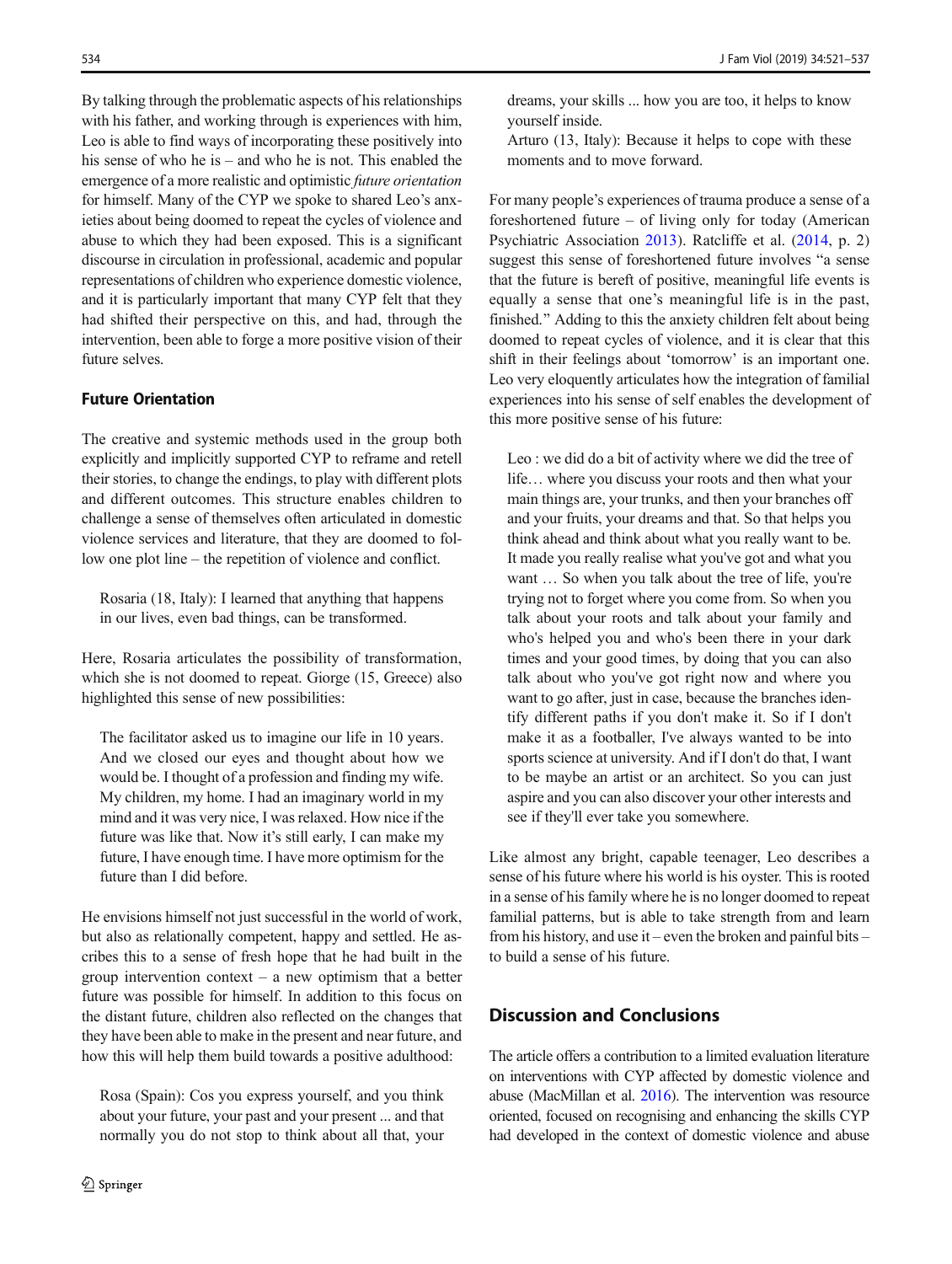<span id="page-14-0"></span>(Fellin et al. [2018a\)](#page-15-0). It focused on supporting CYP to express their experiences of domestic violence and abuse, and to build on their existing strengths to increase their capacity for resilience, resistance and agency. The intervention was loosely manualised, to enable it to be used flexibly with different participants, in different contexts. The intervention was used successfully in all four countries, where children who participated in the intervention reported that they felt it helped them to normalise their experiences, recognise their abilities, and find support through other people. The creative, embodied methods and relational / systemic focus (Cook et al. [2005](#page-15-0); Vetere and Cooper [2017](#page-16-0); White [2004](#page-16-0)), coupled with being with other CYP who shared similar experiences, enabled them to express things that they had not previously disclosed, or perhaps even recognised themselves. This was highly valued by CYP.

While the intervention involved direct work with CYP, it also enabled them to consider family relationships, and to reconfigure their sense of their relationships with others. Routine outcomes scores suggested a steady increase in subjective wellbeing as CYP engaged with the group, as well as increased positive evaluation of the group itself. This was also supported by interviews with CYP, who reported that they experienced the group as a positive, supportive and transformative space. This suggests that group based, resource oriented intervention using creative and relational methods is an acceptable and appropriate intervention for CYP of this age group (11–18 years), and that the intervention holds promise as a potentially effective way of working with CYP effected by domestic abuse.

## Limitations

The study was limited by a number of factors. Although quantitative measures of subjective wellbeing were taken at the beginning and end of the intervention, practical limitations meant that it was not possible to set up a control group or to follow up at a later date to consider whether wellbeing gains were maintained. Such methods would have enabled firmer conclusions about the effectiveness of the intervention, and its impact over time. Although CYP were all invited to participate in the interviews, respondents were all CYP who had remained in the intervention. The number of CYP who dropped out was small, but it would nonetheless have been useful to understand their perspectives on the group, and to understand what might have made it more useful to them. Further, it would be useful to capture facilitator perspectives on what was successful in the groups. This was done informally, but it would be useful in future evaluations to include interviewers with facilitators. Because the delivery team came from a large range of backgrounds, and the sample size is small, it is also not possible to draw conclusions about whether facilitator characteristics played a role in determining the outcomes of the intervention.

### Recommendations for Research and Practice

The MPOWER group intervention offers some interesting variations from established manualised domestic violence and abuse interventions, which were valued by the CYP who were interviewed. The flexibility of the programme, and its ability to be adapted in collaboration with CYP was particularly valued and offers a significant variation from most manualised programmes in this field. In addition, the emphasis on creative and embodied / movement based methods to support the articulation of complex experience was highly valued. These are fruitful areas for consideration in the future development of interventions for CYP affected by domestic violence and abuse. Literature on interventions in this arena is limited, and there is an urgent need for high quality research that measures the effectiveness of different interventions in a robust manner, and establishes their impact over time. This is an important recommendation for future research, and should be a priority in intervention and implementation research.

Open Access This article is distributed under the terms of the Creative Commons Attribution 4.0 International License (http:// creativecommons.org/licenses/by/4.0/), which permits unrestricted use, distribution, and reproduction in any medium, provided you give appropriate credit to the original author(s) and the source, provide a link to the Creative Commons license, and indicate if changes were made.

Publisher's Note Springer Nature remains neutral with regard to jurisdictional claims in published maps and institutional affiliations.

## References

- American Psychiatric Association. (2013). Diagnostic and statistical manual of mental disorders. Arlington: American Psychological Association. [https://doi.org/10.1176/appi.books.9780890425596.744053.](https://doi.org/10.1176/appi.books.9780890425596.744053)
- Braun, V., & Clark, V. (2006). Using thematic analysis in psychology. Qualitative Research in Psychology, 3(2), 77–101.
- Bunston, W., Pavlidis, T., & Cartwright, P. (2016). Children, family violence and group work: Some Do's and Don'ts in running therapeutic groups with children affected by family violence. Journal of Family Violence, 31(1), 85–94. <https://doi.org/10.1007/s10896-015-9739-1>.
- CAADA. (2014). In plain sight : The evidence from children domestic abuse (Research Report). Cardiff: CAADA.
- Callaghan, J. E. M., & Alexander, J. H. (2015). Understanding agency and resistance strategies: children's experiences of domestic violence report. Northampton. Retrieved from [www.unars.co.uk](http://www.unars.co.uk). Accessed 8 June 2018.
- Callaghan, J. E. M., Alexander, J. H., & Fellin, L. C. (2016a). Children's embodied experiences of living with domestic violence: I'd go into my panic, and shake, really bad. Subjectivity, 9(4), 399–419. [https://](https://doi.org/10.1057/s41286-016-0011-9) [doi.org/10.1057/s41286-016-0011-9](https://doi.org/10.1057/s41286-016-0011-9).
- Callaghan, J. E. M., Alexander, J. H., Sixsmith, J., & Fellin, L. C. (2016b). Children's experiences of domestic violence and abuse: Siblings' accounts of relational coping. Clinical Child Psychology and Psychiatry, 21(4), 649–668. [https://doi.org/10.1177/](https://doi.org/10.1177/1359104515620250) [1359104515620250](https://doi.org/10.1177/1359104515620250).
- Callaghan, J. E. M., Fellin, L. C., Alexander, J. H., Mavrou, S., & Papathanasiou, M. (2017a). Children and domestic violence: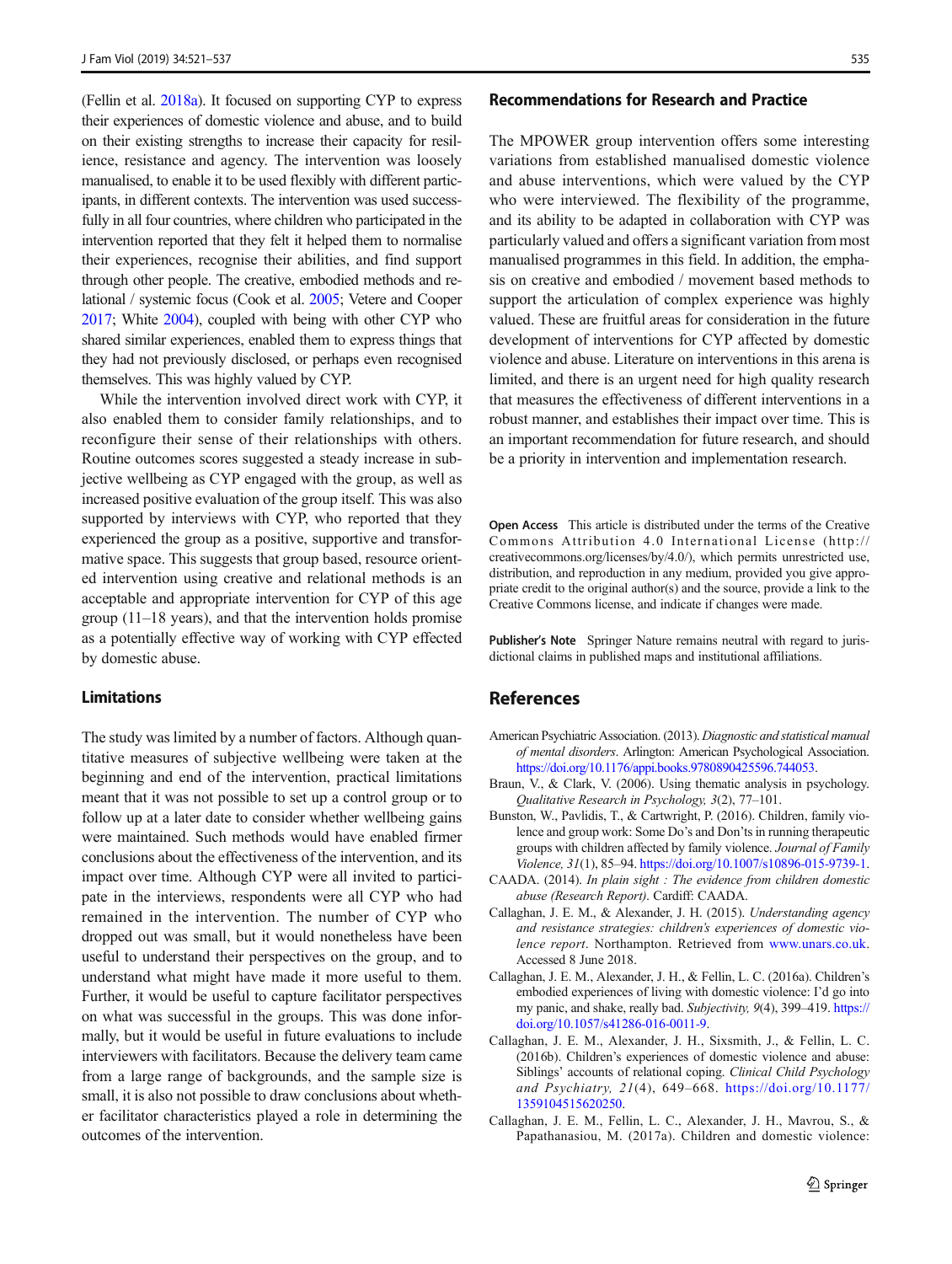<span id="page-15-0"></span>Emotional competencies in embodied and relational contexts. Psychology of Violence, 7(3), 333–342. [https://doi.org/10.1037/](https://doi.org/10.1037/vio0000108) [vio0000108](https://doi.org/10.1037/vio0000108)

- Callaghan, J. E. M., Fellin, L. C., Mavrou, S., Alexander, J. H., & Sixsmith, J. (2017b). The management of disclosure in children's accounts of domestic violence: practices of telling, and not telling. Journal of Child and Family Studies, 26(12), 3370–3387. [https://](https://doi.org/10.1007/s10826-017-0832-3) [doi.org/10.1007/s10826-017-0832-3](https://doi.org/10.1007/s10826-017-0832-3).
- Campo, M., Kaspiew, R., Moore, S., Tayton, S., Services, N. S. W. D. of F. and C, & Studies, A. I. of F (2014). Children affected by domestic and family violence: review of domestic and family violence prevention, early intervention and response services. Melbourne. Retrieved from [https://search.ebscohost.com/login.aspx?direct=true&db=](https://search.ebscohost.com/login.aspx?direct=true&db=edsacd&AN=edsacd.69366&site=eds-live) [edsacd&AN=edsacd.69366&site=eds-live](https://search.ebscohost.com/login.aspx?direct=true&db=edsacd&AN=edsacd.69366&site=eds-live). Accessed 8 June 2018.
- Cook, A., Spinazzola, J., Ford, J., Lanktree, C., Blaustein, M., Cloitre, M., … Van Der Kolk, B. (2005). Complex trauma in children and adolescents. Psychiatric Annals, 35(5): 390–398.
- Cornelius, T. L., & Resseguie, N. (2007). Primary and secondary prevention programs for dating violence: A review of the literature. Aggression and Violent Behavior, 12(3), 364–375. [https://doi.org/](https://doi.org/10.1016/j.avb.2006.09.006) [10.1016/j.avb.2006.09.006](https://doi.org/10.1016/j.avb.2006.09.006).
- Duhl, F., Kantor, D., & Duhl, B. (1973). Learning space, and action in family therapy: A primer of sculpture. Seminars in Psychiatry, 5(2), 167–183.
- Duncan, B., Miller, S., Sparks, J., Claud, D., Reynolds, L., Brown, J., & Johnson, L. (2003). The session rating scale: Preliminary psychometric properties of a "working" alliance measure. Journal of Brief Therapy, 3, 3–12.
- Fellin, L. C., Callaghan, J. E. M., Alexander, J. H., Papathanasio, M., Harrison-Breed, C., & Mavrou, S. (2018). Empowering young people who experienced domestic violence and abuse: the development of a group therapy intervention. Clinical Child Psychology & Psychiatry, accepted.
- Fellin, L. C., Callaghan, J. E. M., Alexander, J. H., Mavrou, S., & Harrison-Breed, C. (2018b). Child's play? children and young people's resistances to domestic violence and abuse. Children & Society. <https://doi.org/10.1111/chso.12302>
- Fergusson, D. M., Horwood, J., & Ridder, E. M. (2005). Partner violence and mental health outcomes in a New Zealand birth cohort. Journal of Marriage and Family, 67(December), 1103–1119.
- Fujiwara, T., Okuyama, M., & Izumi, M. (2012). The impact of childhood abuse history, domestic violence and mental health symptoms on parenting behaviour among mothers in Japan. Child: Care, Health and Development, 38(4), 530–537. [https://doi.org/10.1111/j.1365-](https://doi.org/10.1111/j.1365-2214.2011.01272.x) [2214.2011.01272.x.](https://doi.org/10.1111/j.1365-2214.2011.01272.x)
- Glodich, A., & Allen, J. G. (1998). Adolescents exposed to violence and abuse : A review of the group therapy literature with an emphasis on preventing trauma reenactment. Journal of Child and Adolescent Group Therapy, 8(3), 135–154.
- Graham-Bermann, S. a., & Seng, J. (2005). Violence exposure and traumatic stress symptoms as additional predictors of health problems in high-risk children. The Journal of Pediatrics, 146(3), 349-354. [https://doi.org/10.1016/j.jpeds.2004.10.065.](https://doi.org/10.1016/j.jpeds.2004.10.065)
- Hartman, A. (1979). Finding families: An ecological approach to family assessment in adoption: A project craft publication. London: Sage.
- Howarth, E., Moore, T. H., Welton, N. J., Lewis, N., Stanley, N., MacMillan, H., Shaw, A., Hester, M., Bryden, P., & Feder, G. (2016). IMPRoving outcomes for children exposed to domestic ViolencE (IMPROVE): An evidence synthesis. Public Health Research, 4(10), 1–342. [https://doi.org/10.3310/phr04100.](http://www.unars.co.uk)
- Humphreys, C. (2006). "Talking to my mum": Developing communication between mothers and children in the aftermath of domestic violence. Journal of Social Work, 6(1), 53-63. [https://doi.org/10.](https://doi.org/10.1177/1468017306062223) [1177/1468017306062223.](https://doi.org/10.1177/1468017306062223)
- Hunt, T. K. A., Slack, K. S., & Berger, L. M. (2017). Adverse childhood experiences and behavioral problems in middle childhood. Child

Abuse and Neglect, 67, 391–402. [https://doi.org/10.1016/j.chiabu.](https://doi.org/10.1016/j.chiabu.2016.11.005) [2016.11.005](https://doi.org/10.1016/j.chiabu.2016.11.005).

- Jenney, A., & Alaggia, R. (2012). Children's exposure to domestic violence: integrating policy, research, and practice to address children's mental health. In R. Alaggia & C. Vine (Eds.), Cruel but not Unusual: Violence in Canadian Families (2nd ed.). Waterloo: Wilfrid Laurier University Press.
- Katz, E. (2015). Domestic violence, Children's agency and mother-child relationships: Towards a more advanced model. Children & Society, 29(1), 69–79. [https://doi.org/10.1111/chso.12023.](https://doi.org/10.1111/chso.12023)
- Lacasa, F., Álvarez, M., Navarro, M.-Á., Richart, M.-T., San, L., & Ortiz, E.-M. (2016). Emotion regulation and interpersonal group therapy for children and adolescents witnessing domestic violence: A preliminary uncontrolled trial. Journal of Child & Adolescent Trauma, 2009. [https://doi.org/10.1007/s40653-016-0126-8.](https://doi.org/10.1007/s40653-016-0126-8)
- MacMillan, H., Howarth, E., Moore, T. H. M., Welton, N. J., Lewis, N., & Stanley, N. (2016). IMPRoving outcomes for children exposed to domestic ViolencE (IMPROVE): An evidence synthesis. Public Health Research, 4(10).
- Masten, A. S., Cutuli, J. J., Herbers, J. E., & Reed, M. J. (2009). Resilience in development. In Oxford handbook of positive psychology (pp. 117–131). New York: Oxford University Press.
- McFarlane, J., Fredland, N. M., Symes, L., Zhou, W., Jouriles, E. N., Dutton, M. A., & Greeley, C. S. (2017). The intergenerational impact of intimate partner violence against mothers on child functioning over four years. Journal of Family Violence, 32(7), 645–655. [https://doi.org/10.1007/s10896-017-9913-8.](https://doi.org/10.1007/s10896-017-9913-8)
- Meltzer, H., Doos, L., Vostanis, P., Ford, T., & Goodman, R. (2009). The mental health of children who witness domestic violence. Child & Family Social Work, 14(4), 491–501. [https://doi.org/10.1111/j.1365-](https://doi.org/10.1111/j.1365-2206.2009.00633.x) [2206.2009.00633.x](https://doi.org/10.1111/j.1365-2206.2009.00633.x).
- Ncube, N. (2006). The tree of life project. Of Narrative Therapy & Community Work, 1, 3–16.
- Peled, E., & Davis, D. (1995). Groupwork with children of battered women: A Practitioner's manual (interpersonal violence: The practice series). Thousand Oaks: Sage.
- Perry, B. D. (2014). Creative interventions with traumatized children. Surrey: Guilford Publications.
- Peterson, S. M., & Yates, T. M. (2013). Early childhood relationships and the roots of resilience. In Encyclopedia on early childhood development (pp. 1–6). Montreal: CEECD.
- Ratcliffe, M., Ruddell, M., & Smith, B. (2014). What is a sense of foreshortened future? A phenomenological study of trauma, trust, and time. Frontiers in Psychology, 5(September), 1–11. <https://doi.org/10.3389/fpsyg.2014.01026>.
- Roseby, V., Johnston, J., Gentner, B., & Moore, E. (2005). A safe place to grow – A group treatment manual for children in conflicted, violent, and separating homes. New York: The Haworth Press.
- Sharp, C., Jones, J., Netto, G., & Humphries, C. (2011). We thought they didn't see: Cedar in Scotland - children and mothers experiencing domestic abuse recovery evaluation report. Retrieved from [https://](https://www.cedarnetwork.org.uk/wp-content/uploads/2011/03/Evaluation-Report-DOWNLOAD1.pdf) [www.cedarnetwork.org.uk/wp-content/uploads/2011/03/](https://www.cedarnetwork.org.uk/wp-content/uploads/2011/03/Evaluation-Report-DOWNLOAD1.pdf) [Evaluation-Report-DOWNLOAD1.pdf.](https://www.cedarnetwork.org.uk/wp-content/uploads/2011/03/Evaluation-Report-DOWNLOAD1.pdf) Accessed 3 June 2018.
- Siegel, J. P. (2013). Breaking the links in intergenerational violence: An emotional regulation perspective. Family Process, 52(2), 163–178. [https://doi.org/10.1111/famp.12023.](https://doi.org/10.1111/famp.12023)
- Smith, E. (2016). Domestic abuse, recovering together. Leicester.
- Stanley, N., Miller, P., & Richardson Foster, H. (2012). Engaging with children's and parents' perspectives on domestic violence. Child & Family Social Work, 17(2), 192–201. [https://doi.org/10.1111/j.1365-](https://doi.org/10.1111/j.1365-2206.2012.00832.x) [2206.2012.00832.x](https://doi.org/10.1111/j.1365-2206.2012.00832.x).
- Szymanski, K., Sapanski, L., & Conway, F. (2011). Trauma and ADHD Association or diagnostic confusion? A clinical perspective. Journal of Infant, Child, and Adolescent Psychotherapy, 10(1), 51–59. <https://doi.org/10.1080/15289168.2011.575704>.